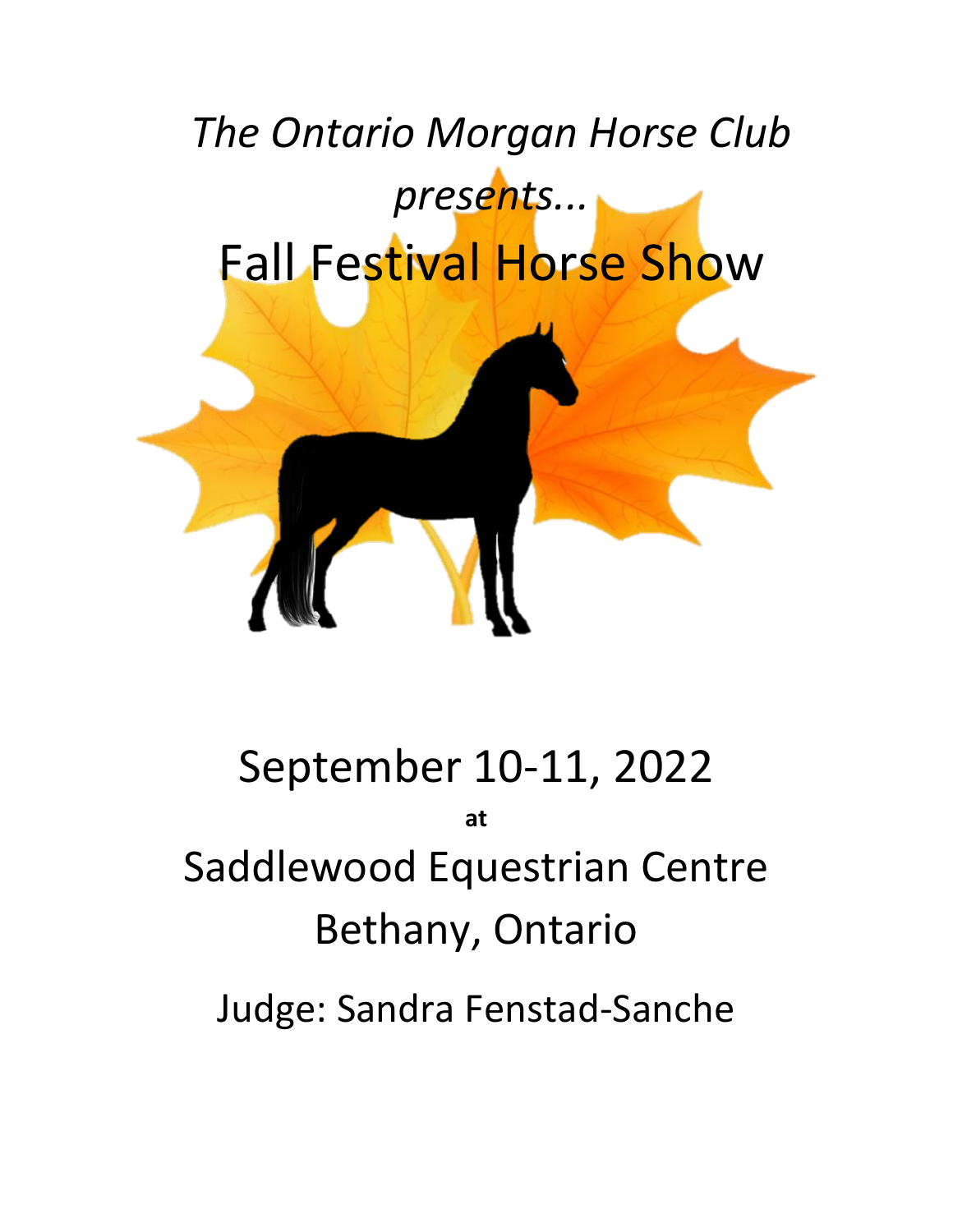## **The Ontario Morgan Horse Club Fall Festival is an EC Sanctioned Bronze competition member of Equestrian Canada**

# **11 Hines Rd., Suite 201, Ottawa, ON K2K 2X1 and is governed by the rules of EC.**

(A602.2) Every class offered herein which is covered by the rules and specifications of the current rules of EC Rules and will be held and judged in accordance with the EC Rule Book all questions not covered by these rules shall be decided by the show management, whose decision will be final.

(A602.5) Any horse entered in any class at a competition may, may be selected for equine medication control testing while at the event location.

(A602.7) Per Article A801, every entry at an EC sanctioned competition shall constitute an agreement by the persons responsible that the owner, lessee, trainer, manager, agent, coach, driver or rider and horse shall be subject to the EC constitution and all rules of EC, and any additional rules set by the competition. It is the responsibility of all individual's participation in any capacity in EC sanctioned competitions to be knowledgeable regarding the EC constitution and the applicable rules of EC and the additional rules, if any, imposed by the competition. Do not participate in this EC sanctioned competition in any capacity if you do not consent to be bound by the constitution and rules of EC and any other additional rules imposed by the competition.

(A602.8) All horses attending Equestrian Canada sanctioned competitions must have met the requirements of Article A519, Vaccinations

# **Equestrian Canada Statement of Principle**

Equestrian Canada (EC), the national equestrian federation of Canada, supports adherence to humane treatment of horses in all activities under its jurisdiction.

All Persons shall be committed to:

\*Upholding the welfare of the horses, regardless of value, as a primary consideration in all activities. \*Requiring that horses be treated with kindness, respect, and compassion and that they never be subjected to mistreatment. \*Ensuring that all equestrians including owners, trainers and competitors or their respective agents use responsible care in the handling, treatment, and transportation of their own horses as well as horses placed in their care for any purpose.

\*Providing for the continuous well-being of horses by encouraging routine inspection and consultation with health care professionals and competition officials to achieve the highest possible standards of nutrition, health, comfort, and safety as a matter of standard operating procedure.

\*Providing current information on Code of Practice for the Care and Handling of Equines and other equine health and welfare initiatives:

\*Continuing to support scientific studies on equine health and welfare.

\*Requiring owners, trainers, and competitors to know and follow their sanctioning organization's rules, and to work within industry regulations in all equestrian competition; and \*actively promoting the development and adherence of competition rules and regulations that protect the welfare of the horse.

The standard by which conduct, or treatment will be measured is that which a person, who is informed and experienced in generally accepted equine training and competition procedures, would determine to be neither cruel, abusive nor inhumane.

Every effort has been made to ensure the accuracy of the information contained in this edition, the information is only correct at the time of publishing.

#### **Equestrian Canada Vaccination Rule:**

All horses attending Equestrian Canada sanctioned competitions must have been administered Equine Influenza and Equine Herpes Virus (1&4) vaccinations within 6 months (+21 days grace period) before arrival at the event. No horse shall receive vaccination within 7 days prior to arrival at the event. Horses not in compliance with this rule may be asked to leave the event site at the discretion of Competition Management. Competition management may request supporting documentation confirming a horse's compliance with mandatory vaccination requirements. In the case of a horse that is unable to receive either of the vaccines, a letter from a veterinarian on official letterhead must be provided with the entry form, stating the horse cannot be vaccinated due to medical concerns. At the discretion of competition management, a log of the horse's temperature prior to arrival at the event site or during the event can be requested.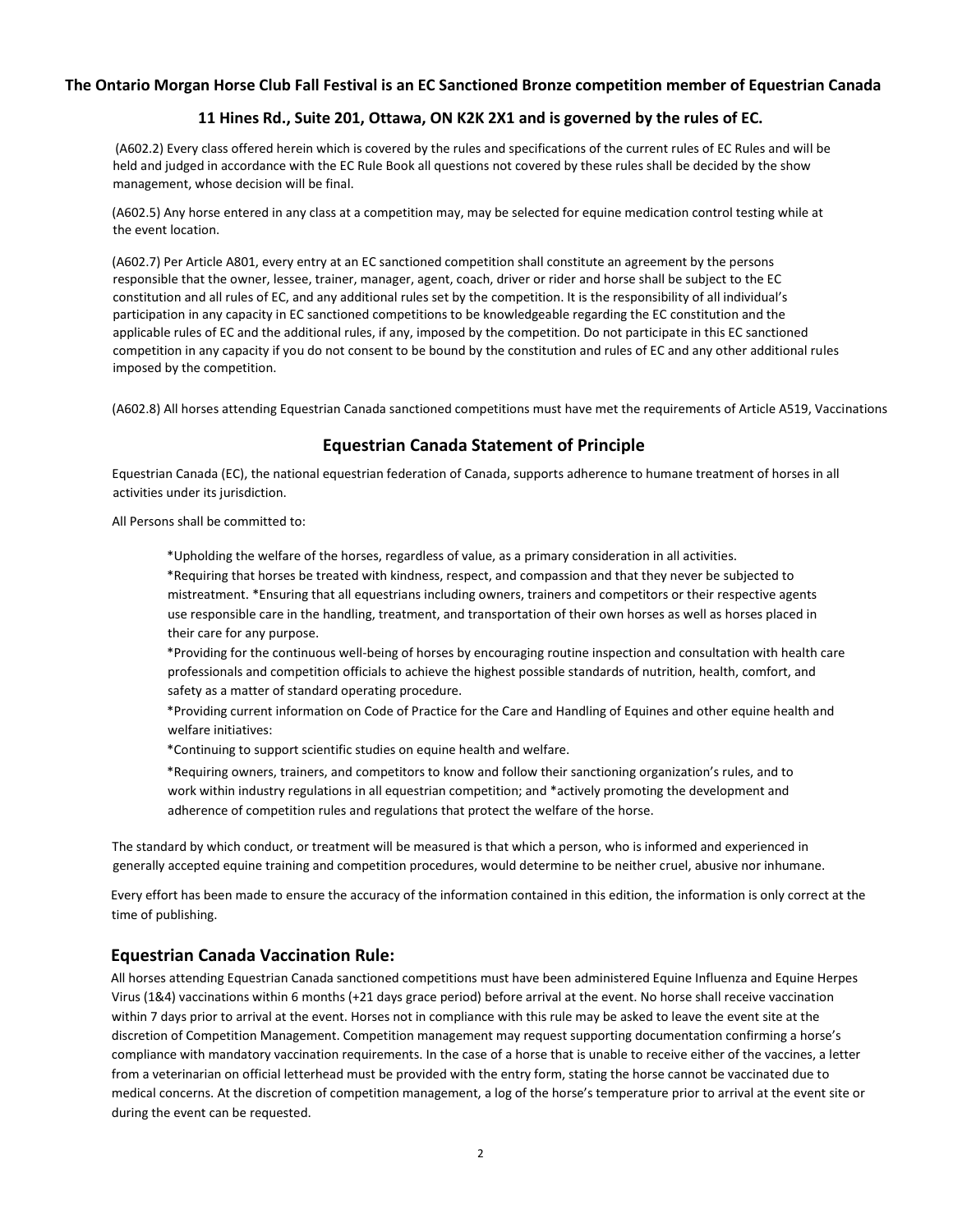# **General Information**

| Judge                               | Sandra Fenstad-Sanche, Ardrossan, Alberta                                                                               |
|-------------------------------------|-------------------------------------------------------------------------------------------------------------------------|
| <b>Show Manager</b>                 | Chrissy Watkins                                                                                                         |
| Ringmaster                          | <b>Scott Thomas</b>                                                                                                     |
| <b>Steward</b>                      | Mike Schram                                                                                                             |
| <b>Announcer</b>                    | <b>Brian Errico</b>                                                                                                     |
| <b>Presentations</b>                | Stephanie Ross                                                                                                          |
| <b>Blacksmith</b>                   | Craig Pettersen                                                                                                         |
| <b>Food Services</b>                | Saddlewood Equestrian Centre                                                                                            |
| In Gate                             | Cathy Webb                                                                                                              |
| <b>Medical</b>                      | Donna Nye                                                                                                               |
| <b>Office</b>                       | Ashley Reeson/Shelly Turner                                                                                             |
| Photographer                        | Karie Elizebeth Photography                                                                                             |
| <b>Hospitality</b>                  | Shoal Point Morgans; Parkhaven Morgans                                                                                  |
| <b>Veterinarians</b>                | Port Perry Veterinary Services - (905) 982-1243                                                                         |
| <b>Fall Festival Show Committee</b> | Ashley Reeson, Ashlyn Carley, Ashley Cook-Fletcher, Tina Collins, Karen Farnell,<br>Christine Monteith, Valerie Reeson, |

Entrance: 749 Bethany Hills Road, Bethany, ON, L0A 1A0 \*\*ONLY Access is off Ski Hill Road\*\*

# *MEMBERSHIP: Morgan Exhibitors*

**All Canadian Owners & Riders/Drivers** must have valid EC Bronze Sport License (A207) or higher and a Provincial Membership (OEF or equivalent) (A203). **\*\*TEMPORARY LICENSES CANNOT BE PURCHASED FOR BRONZE COMPETITION\*\***.

- CMHA Membership is required for all owners and exhibitors to compete in Morgan division classes.
- All Seniors competing in amateur classes must possess an EC Amateur Card (A902).

# *HORSE REGISTRATION: Morgan Exhibitors*

Horses shown in this Division that are owned by a Canadian Resident for longer than twelve months must be purebred and registered with the Canadian Morgan Horse Association Incorporated, under the Canadian Livestock Records Corporation or, if under one year of age, be eligible for registration and must be entered under their full registered name.

# *MEMBERSHIP: Open Exhibitors & Sport Horse Division (Morgan & Open)*

**All Canadian Owners & Riders/Drivers** must have a valid Provincial Membership (OEF or equivalent) (A203).

# **\*\*ENTRY CLOSING DATE: ALL ENTRIES MUST BE POSTMARKED NO LATER THAN AUGUST** *15***TH***, 2022***.\*\***

**Please mail entries to:**

Ashley Reeson 11 Hooper Drive, P.O. Box 154 Pontypool, Ontario L0A 1K0 705-934-3606 omhcevents@gmail.com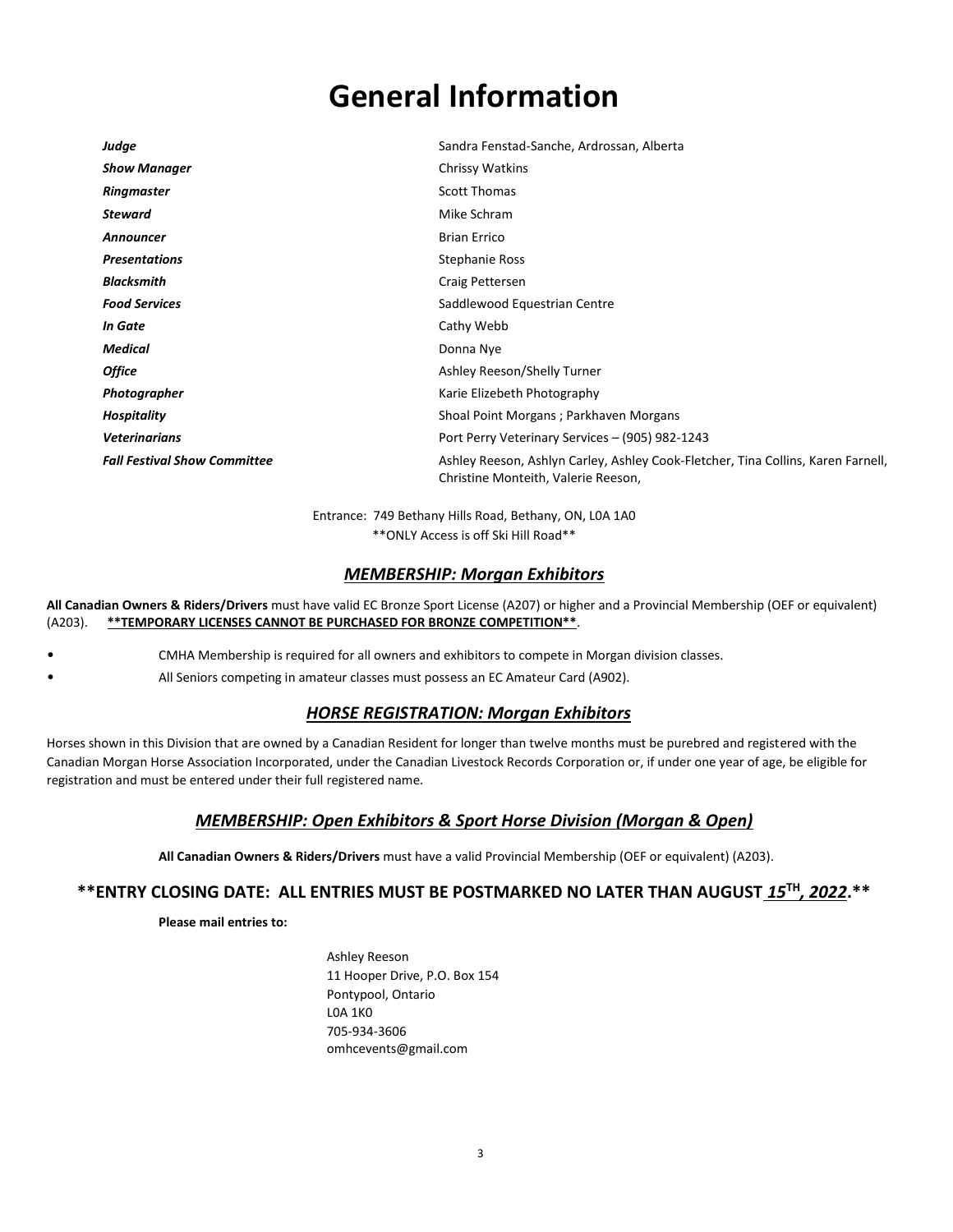# NOTICE:

*\*\*The Ontario Morgan Horse Club Fall Festival Horse Show will be posting all updates on its Facebook Event page. The show will be following any COVID-19 protocols as determined by the Region of Kawartha Lakes. Please be sure to follow our Facebook Event at [https://www.facebook.com/events/1613886485628805,](https://www.facebook.com/events/1613886485628805) where we will be posting all horse show updates.\*\**

#### **Supporting Documents:**

- **Trainer/Person Responsible:** EC Sport License, OE/FEQ Membership or USEF Membership
- **Owners & Riders/Drivers:** ( A207) EC Sport License, OE/FEQ Membership or USEF Membership
- **Amateurs:** EC Amateur Card or USEF Amateur Card
- **Juniors:** Date of Birth
- **Horses/Ponies:** Proof of registration, Proof of vaccination
- **Open Non-EC Divisions:** Proof of insurance/OE membership

**Entry Blanks:** Must be complete, including signature, addresses, phone numbers, EC, OE/FEQ where applicable and Horse Registration numbers.

**Post Entries:** All entries received after the entry closing date of may be assessed a \$25.00 post entry fee.

**Incomplete Entries:** Entries received that are illegible and/or not properly filled out will be subjected to a \$25 incomplete entry fee. The fee will be applied per entry and must be paid for the entry to be valid. The show secretary also reserves the right to refuse entries and request they be resubmitted.

- **Adds: Show Entry**: Will be welcomed after the closing date but will incur a post entry fee. **Day of Adds: Will be accepted up to the end of the session prior – NO EXCEPTIONS**
- **Scratches: Class Scratches**: Competitors are asked to notify the show office/ingate if they are unable to go in a class.

 **Show Scratch: No entry fee will be refunded after the official start of the show for any reason.** Before the official start of the show, entry fees will be refunded with the submission of a certified veterinary certificate. For exhibitors from a distance, a veterinary certificate will be accepted if sent to the Secretary postmarked by August 15, 2022. (The Show Secretary would also appreciate a phone call or email if your horse(s) is/are unable to compete). Stall fees will not be refunded. *A horse which is deemed unfit for any class as per veterinary certificate will be deemed unfit for ALL classes in the show.*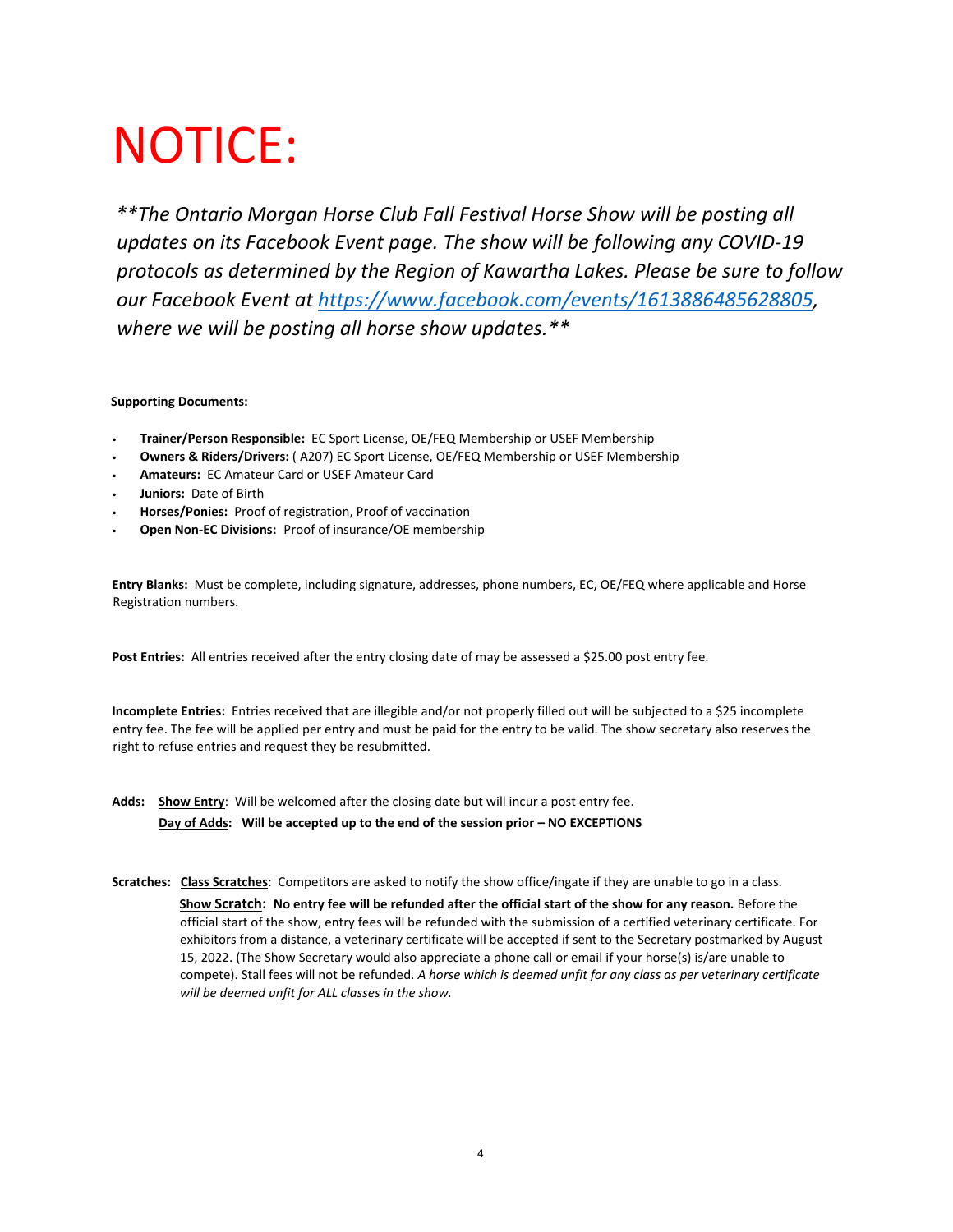# **General Rules**

**Numbers:** Payment or open cheque must be received prior to release of numbers.

**Returned Cheques:** A **\$50.00** charge will be assessed on all returned cheques. Unsettled accounts will be turned over to EC, which will result in suspension from all competitions.

**Schedule:** The show management further reserves the right to cancel, postpone, or combine any class or condition they deem advisable without notification. Every effort will be made to provide as much notification as possible.

**Ring Holds:** If there is a "HOLD" requested, there will be three minutes given from the time the last horse leaves the ring from the previous class. A "HOLD" must be requested at least two classes before the class affected. Requests for tack holds must be made to and approved by the In-gate official.

**Attire:** Any person entering the ring (rider/handler/driver/header) must be in suitable attire.

**Veterinarian/Farrier Services:** *Responsibility of payment for services and supplies: All owners and exhibitors will be held responsible for any bills for veterinary, farrier and food services. Any exhibitor not meeting this obligation to the official Show Veterinarian or farrier may be deemed an undesirable exhibitor and entries from that exhibitor may not be accepted at subsequent shows.* 

Wash Racks: Horses must be bathed in wash rack areas only, no bathing in barn aisles. The wash rack area is for bathing horses only. There is only one wash rack available in the upper barn. It is recommended, if possible, for exhibitors to bathe horses ahead of time.

**Notice to American Exhibitors:** While every effort will be made to assist you in the variances of EC rules over USEF rules, the sole responsibility is entirely the Exhibitor's to be aware of EC rules.

**Damages on the Property:** Persons attending the show are liable for any damages that they or their horse/car/dog etc. cause. This may include but not limited to stall damage, vehicle damage, hurting another person etc.

**Dog Rule:** The owner of any loose dog on the property will be fined \$100.00. If found loose a second time owner will be required to remove the animal from the property. **As in any public place owners are required to abide by the "Poop & Scoop" by-law.** 

**Vehicles:** All vehicles must be parked in designated areas only. There is no parking on the roads or in the barn areas at any time. All motorized vehicles including golf carts, scooters, dirt bikes, 4-wheelers, etc. must be operated by **Fully Licensed Drivers Only**.

**Helmets:** All persons riding over fences anywhere on the competition grounds must wear protective headgear secured with a safety harness permanently affixed to the helmet. Harnesses must be secured and properly fit.

**Alcohol:** No alcohol will be for sale on the premises.

**Food**: A full-service kitchen will be open for breakfast, lunch, and dinner. There will be a Pizza Party Friday night and Hospitality (coffee/baked goods) each morning.

# *Fall Festival Silent Auction!*

# **The silent auction will be open until Sunday afternoon for bidding. Donations most welcome.**

# **All proceeds to benefit the show.**

# **Thank you!**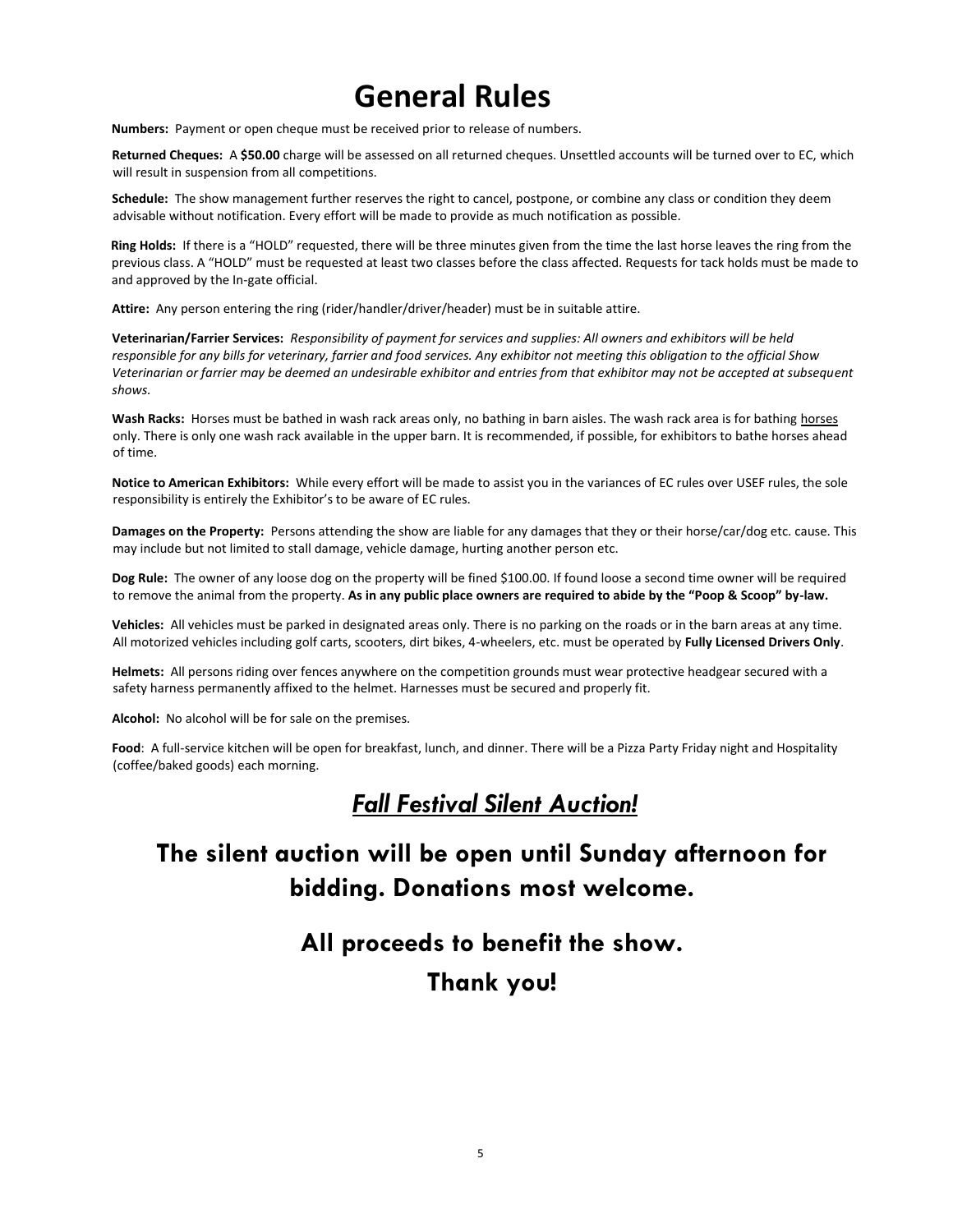# *Stalls & Campers*

### **STALLS:**

Stalls must be booked in writing. Please make sure to check Stall Map upon arrival and use the assigned stalls. You are responsible for payment of all stalls ordered. Stalls are available after 12 pm the Friday prior to the start of the horse show and all horses/equipment must be removed Sunday immediately after the completion of the show. Horses remaining in stalls after this will be charged. Newer stalls have matted floors, older stalls have a metal bar door. Extra stall guards would be recommended for the older stalls. Shavings MUST be pre-ordered. No shavings will be for sale during the show. Shavings MUST be ordered and paid for with the entry form. **Newer stabling tack stalls may be limited.** We will do our best to fill exhibitor requests, if they cannot be met exhibitors will be notified prior to the show.

**Tack Stalls maybe limited as follow:** 1-3 horses equal 1 tack stall, 4-6 horses equal 2 tack stalls, 7+ equals 3 tack stalls

**Newer Show Stalls: \$150 Older Show Stalls: \$105**

# **STALL FEES ARE NON-REFUNDABLE UNDER ANY CIRCUMSTANCE**

No riding or mounting will be permitted in the Barn, please use mounting area provided in warm-up rings.

# **TRAILERS:**

No overnight stabling of horses in trailers will be allowed. Ship in parking is available at a cost of \$20/day.

# **CAMPERS**:

All camper spaces must be reserved in writing using Entry Form. Camper spaces will be assigned by office. They are available at \$37.50 a night. Please make sure to check Camper Map upon arrival and park in the assigned spot. Camper space includes electrical but DOES NOT have water hook-up. **NO OPEN CAMPFIRES PERMITTED ON PROPERTY EXCEPT IN DESIGNATED SPOT.** 

# **CABINS**:

Cabin rentals are available on the grounds, although spots are limited. Several double bedrooms with a **SHARED** bathroom are available. Along with house floor rentals. Each floor contains six bunk beds with a washroom and shower. No air conditioning or TV/internet. Cabins do contain heaters, fridges, and a microwave. Rooms/Floors can be rented for \$75 per night. Please contact our secretary for information & booking.

# **Local Hotels:**

**Days Inn & Suites Lindsay**[: www.wyndhamhotels.com |](http://www.wyndhamhotels.com/) (705) 328-0100 | 134 Angeline St South, Lindsay, ON K9V 3L6 **Howard Johnson Lindsay**[: www.wyndhamhotels.com |](http://www.wyndhamhotels.com/) (705) 324-0314 | 354 Lindsay St South, Lindsay, ON K9V 4R4 **Comfort Hotel Peterborough**[: www.choicehotels.com |](http://www.choicehotels.com/) (705) 740-7000 | 1209 Lansdowne St, Peterborough, ON K9J 7M2 **Quality Inn Peterboroug[h:](http://www.choicehotels.com/)** [www.choicehotels.com](http://www.choicehotels.com/) [|](http://www.choicehotels.com/) (705) 748-6801 | 1074 Lansdowne St, Peterborough, ON K9J 1Z9

# **\*FRIDAY NIGHT PIZZA PARTY - STARTS AT 7 PM\*** *\*\*SPONSORED BY SHOAL POINT MORGANS \*\**

# **\*SATURDAY & SUNDAY MORNING HOSPITALITY\* - COFFEE & BAKED GOODS -** *\*\*SPONSORED BY PARKHAVEN MORGANS \*\**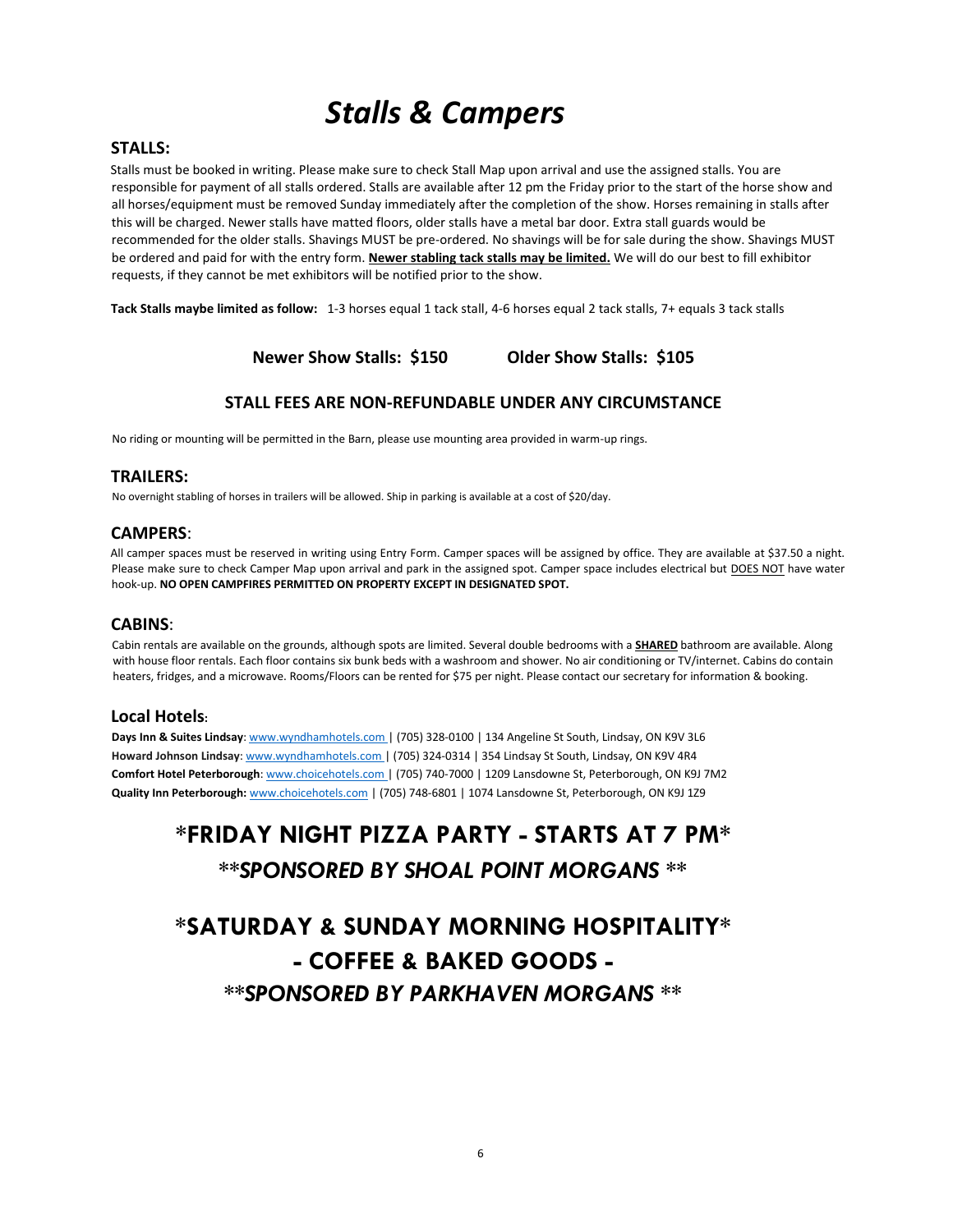# **MORGAN CLASS LIST**

#### **Equestrian Canada Bronze Rated**

### **IN HAND**

Entries are to be judged individually, standing and then at a walk and trot on the line and must be serviceably sound. Horses must stand squarely on all four feet with front legs perpendicular to the ground. Rear legs may be placed slightly back. Emphasis shall be on type and conformation, with consideration given to horse's ability to move correctly on the lead. Two handlers allowed. No whip over six feet

long, including snapper or lash is allowed.

Entry Fee: \$20.00 All In-Hand Classes Ribbons to 6th place

No Entry Fee: Championship Classes Champ and Reserve Champ ribbons

- **11 Morgan Mares – 2 Years Old & Under**
- **12 Morgan Mares – 3 & 4 Years Old**
- **13 Morgan Mares – 5 Years Old & Over**
- **14 MORGAN CHAMPION & RESERVE MARE**  1st & 2nd placings of Classes 11, 12, 13
- **15 Morgan Geldings – 2 Years Old & Under**
- **16 Morgan Geldings – 3 & 4 Years Old**
- **17 Morgan Geldings – 5 Years Old & Over**
- **18 MORGAN CHAMPION & RESERVE GELDING** 1st & 2nd placings of Classes 15, 16, 17
- **19 Morgan Stallions – 2 Years Old & Under**
- **20 Morgan Stallions – 3 & 4 Years Old**
- **21 Morgan Stallions – 5 Years Old & Over**
- **22 MORGAN CHAMPION & RESERVE STALLION** 1st & 2nd placings of Classes 19, 20, 21

# **CANADIAN BRED IN HAND**

Horses must have been bred and foaled in Canada. Sire and dam must be Canadian owned horses at time of breeding.

| Entry Fee: \$20.00 All In-Hand Classes | Ribbons to 6th place            |
|----------------------------------------|---------------------------------|
| No Entry Fee: Championship Classes     | Champ and Reserve Champ ribbons |

No Entry Fee: Championship Classes Champ and Reserve Champ ribbons

- **69 Morgan Canadian Bred - 4 Years & Under**
- **70 Morgan Canadian Bred – 5 Years & Over**
- **71 MORGAN CHAMPION & RESERVE CANADIAN BRED**  1st & 2nd placings of Classes 69 & 70

# **SPECIALTY IN HAND**

Classic, Hunter or Western to be shown with tack and attire traditional to the section represented. The handler should dress in proper show ring attire. Classic horses may have one or two *AMATEUR* handlers. To be judged in accordance with the Open in Hand judging standard. There is only one standard type and conformation of the Morgan Horse.

Entry Fee: \$20.00 All In-Hand Classes Ribbons to 6th place

- **73 Morgan Specialty in Hand - Western**
- **74 Morgan Specialty in Hand - Hunter**
- **75 Morgan Specialty in Hand - Classic**
- **76 MORGAN CHAMPION & RESERVE SPECIALTY IN HAND** 1st & 2nd placings of Classes 73, 74 & 75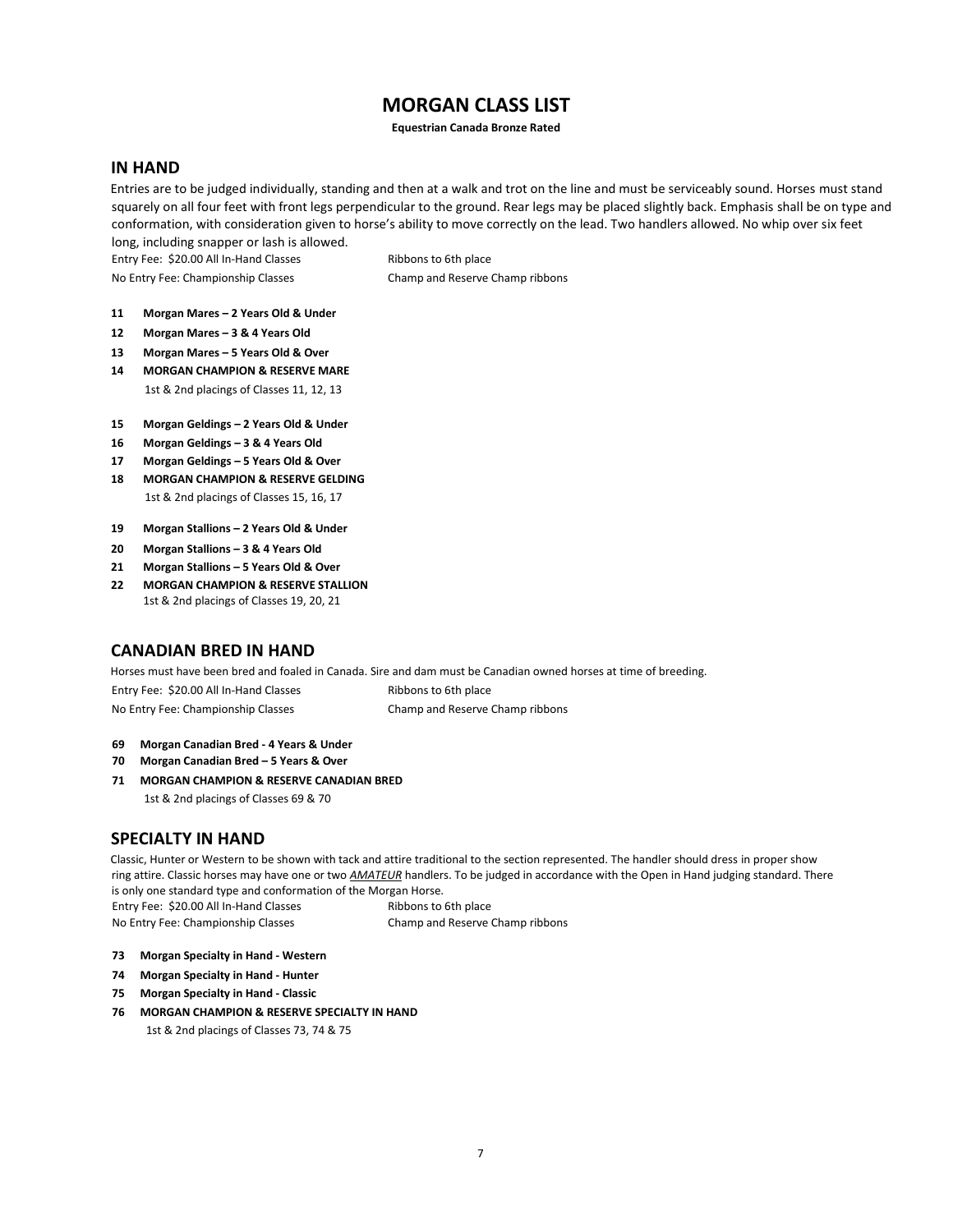# **ENGLISH PLEASURE DIVISION**

Open to stallions, mares, and geldings. To be shown at a walk, pleasure trot, road trot and canter with a light rein, but still maintaining contact with the horse's mouth. To be judged on performance with apparent ability to give a good pleasure ride, with emphasis on manners and gait 60%; type and conformation 40%. Horses NOT to be tested on obstacles. Appointments according to Section B, Article B5602 of the E.C. Rule Book. Saddle Seat attire only.

| 27 | Morgan English Pleasure - Junior Exhibitor/Amateur                                                                    | Horses to be ridden by a youth 17 years of age and under as of December 1st, 2021, or by an Amateur rider.NO STALLIONS ALLOWED FOR JUNIOR                                                                                                                                                |
|----|-----------------------------------------------------------------------------------------------------------------------|------------------------------------------------------------------------------------------------------------------------------------------------------------------------------------------------------------------------------------------------------------------------------------------|
|    | EXHIBITOR. EC OR USEF AMATEUR CARD REQUIRED FOR AMATEURS.                                                             |                                                                                                                                                                                                                                                                                          |
|    | Entry Fee: \$20.00                                                                                                    | Ribbons to 6th place                                                                                                                                                                                                                                                                     |
| 59 | Morgan English/Classic Pleasure - Junior/Novice Horse<br>English Pleasure.                                            | Open to horses 4 years old and under OR horses that have not won three first place ribbons at Regular Member Shows of EC or USEF in Classic or                                                                                                                                           |
|    | Entry Fee: \$20.00                                                                                                    | Ribbons to 6th place                                                                                                                                                                                                                                                                     |
| 63 | Morgan English Pleasure - Open                                                                                        |                                                                                                                                                                                                                                                                                          |
|    | Entry Fee: \$20.00                                                                                                    | Ribbons to 6th place                                                                                                                                                                                                                                                                     |
| 48 | Morgan English Pleasure - Ladies<br>Limited to Adults 18 years and over as of December 1, 2021.                       |                                                                                                                                                                                                                                                                                          |
|    | Entry Fee: \$20.00                                                                                                    | Ribbons to 6th place                                                                                                                                                                                                                                                                     |
| 80 | Morgan English Pleasure Championship - Junior Exhibitor/Amateur                                                       |                                                                                                                                                                                                                                                                                          |
|    | Horses not to be stripped.                                                                                            | Horses must have been entered, shown and judged class 27. Specifications as for English Pleasure Division except percentages will be 50% - 50%.                                                                                                                                          |
|    | Entry Fee: \$20.00                                                                                                    | Ribbons to 6th place.                                                                                                                                                                                                                                                                    |
|    | 104 Morgan English Pleasure Championship<br>Division except percentages will be 50% - 50%. Horses not to be stripped. | Horses entered must have been entered, shown, and judged in any Morgan English Pleasure class in this show. Specification as for English Pleasure                                                                                                                                        |
|    | Entry Fee: \$20.00                                                                                                    | Ribbons to 6 <sup>th</sup> place.                                                                                                                                                                                                                                                        |
|    | MORGAN PARK SADDLE                                                                                                    | To be shown as a park walk, park trot and canter and to be judged on performance, presence, quality, and manners 60%; type and conformation 40%                                                                                                                                          |
| 61 | Morgan Park Saddle - Open                                                                                             |                                                                                                                                                                                                                                                                                          |
|    | Entry Fee: \$20.00                                                                                                    | Ribbons to 6th place                                                                                                                                                                                                                                                                     |
| 98 | Morgan Park Saddle Championship<br>Entry Fee: \$20.00                                                                 | The same specifications as above except the percentages are 50% - 50%. Must have entered, shown, and judged in class 61.<br>Ribbons to 6 <sup>th</sup> place.                                                                                                                            |
|    | <b>MORGAN PARK HARNESS</b>                                                                                            |                                                                                                                                                                                                                                                                                          |
|    |                                                                                                                       | To be shown at a park walk, park trot and "show your horse". To be judged on performance, presence, quality, and manners 60%; type and conformation<br>40%. Entries can enter both 33 A and B but must pay a separate entry fee for each class. They will run together but pin separate. |
|    | 33A Morgan Park Harness - Open<br>Entry Fee: \$20.00                                                                  | Ribbons to 6th place                                                                                                                                                                                                                                                                     |
|    | 33B Morgan Park Harness - Junior Exhibitor                                                                            |                                                                                                                                                                                                                                                                                          |
|    | Horses to be driven by a youth 17 years of age and under as of December 1st, 2021.                                    |                                                                                                                                                                                                                                                                                          |
|    | Entry Fee: \$20.00                                                                                                    | Ribbons to 6th place                                                                                                                                                                                                                                                                     |
|    | 107 Morgan Park Harness Championship<br>Entry Fee: \$20.00                                                            | The same specifications as above except the percentages are 50% - 50%. Must have entered, shown, and judged in class 33 (A or B).<br>Ribbons to 6th place.                                                                                                                               |
|    |                                                                                                                       |                                                                                                                                                                                                                                                                                          |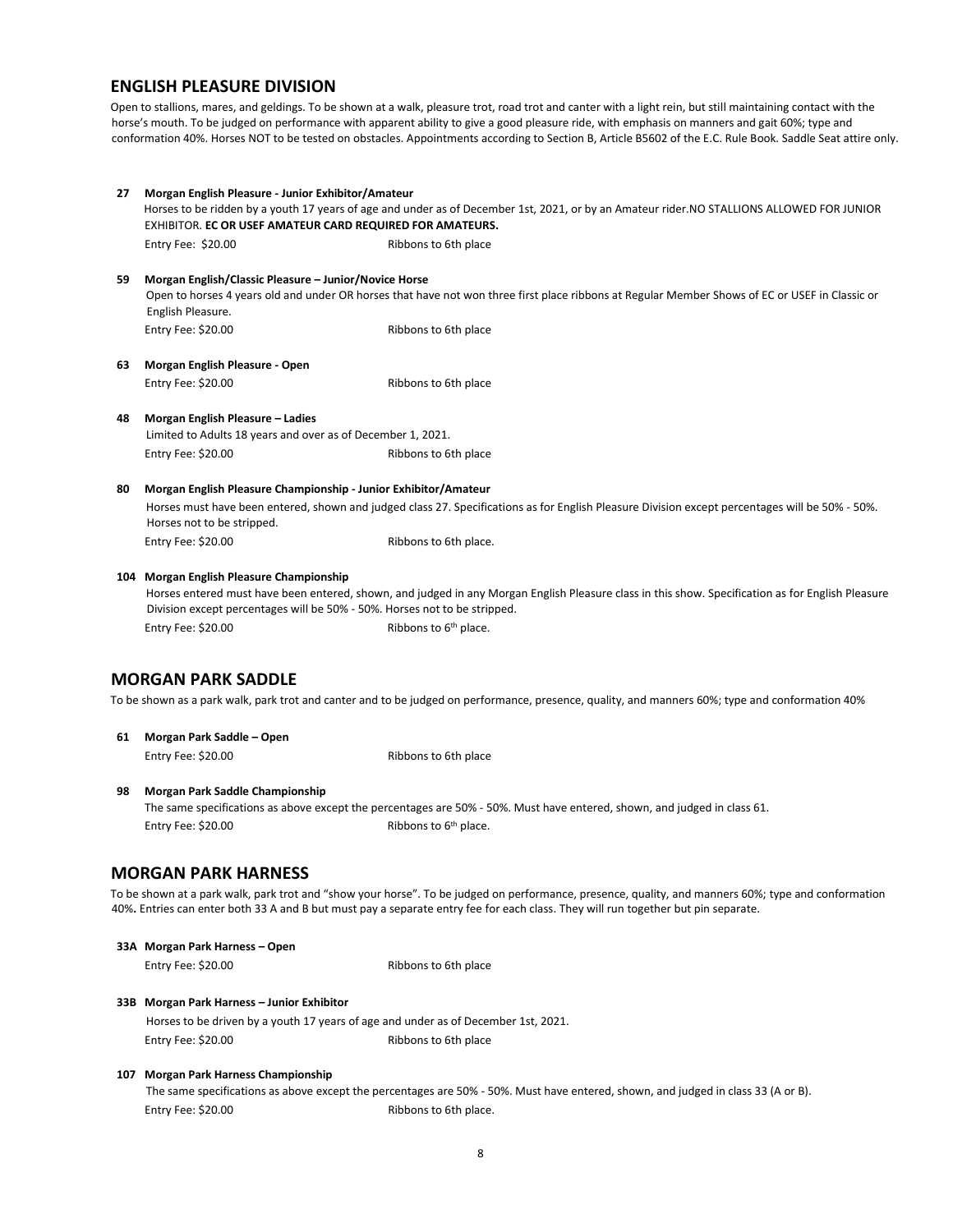### **PLEASURE DRIVING DIVISION**

Horses to be shown hitched to an appropriate two wheeled vehicle. Entries may be asked to back. One attendant without whip must head each horse in Pleasure Driving classes. Open to stallions, mares, and geldings. To be shown at a walk, pleasure trot and road trot. To be judged on performance and apparent ability to give a good pleasure drive, with emphasis on manners and gait 60%; type and conformation 40%.

| 44 | <b>Morgan Pleasure Driving - Open</b>                       |                                                                                                                                                |  |  |  |
|----|-------------------------------------------------------------|------------------------------------------------------------------------------------------------------------------------------------------------|--|--|--|
|    | Entry Fee: \$20.00                                          | Ribbons to 6th place                                                                                                                           |  |  |  |
| 34 | Morgan Classic/Pleasure Driving - Junior/Novice Horse       |                                                                                                                                                |  |  |  |
|    | Pleasure Driving.                                           | Open to horses 4 years old and under OR horses that have not won three first place ribbons at Regular Member Shows of EC or USEF in Classic or |  |  |  |
|    | Entry Fee: \$20.00                                          | Ribbons to 6th place                                                                                                                           |  |  |  |
| 28 | <b>Morgan Pleasure Driving - Ladies</b>                     |                                                                                                                                                |  |  |  |
|    | Limited to Adults 18 years and over as of December 1, 2021. |                                                                                                                                                |  |  |  |
|    | Entry Fee: \$20.00                                          | Ribbons to 6th place                                                                                                                           |  |  |  |
| 49 | Morgan Pleasure Driving – Junior Exhibitor Stake            |                                                                                                                                                |  |  |  |

Horses to be driven by a youth 17 years of age and under as of December 1st, 2021. Entry Fee: \$20.00 Ribbons to 6th place

#### **101 Morgan Pleasure Driving Championship**

Horses entered must have been entered, shown, and judged in any Morgan Pleasure Driving class in this show. Specification as for Pleasure Driving Division except percentages will be 50% - 50%.

Entry Fee: \$20.00

Ribbons to 6<sup>th</sup> place.

# **CLASSIC ENGLISH PLEASURE DIVISION**

#### **EC OR USEF AMATEUR CARD REQUIRED**

Open to stallions, mares, and geldings. To be shown at a walk, pleasure trot, road trot and canter with a light rein, but still maintaining contact with the horse's mouth. Entries to be judged on manners, performance, and gait 60%; type and conformation 40%. It is imperative that the horse give the distinct appearance of being a pleasure to ride, with emphasis on the walk and smooth transitions. Horses must stand quietly and back readily. Length of toe must not exceed 4-1/2", rim pads are permitted. Cross entering into English Pleasure is allowed. Horses NOT to be tested on obstacles. Appointments according to Section B, Article B5702 of the EC Rule Book. Saddle seat attire only

#### **59 Morgan Classic/English Pleasure – Junior/Novice Horse**

Open to horses 4 years old and under OR horses that have not won three first place ribbons at Regular Member Shows of EC or USEF in Classic or English Pleasure.

Entry Fee: \$20.00 Ribbons to 6th place

**65 Morgan Classic Pleasure – Open** 

Entry Fee: \$20.00 Ribbons to 6th place

#### **43 Morgan Classic Pleasure – Ladies**

Limited to Adults 18 years and over as of December 1, 2021.

Entry Fee: \$20.00 Ribbons to 6th place

#### **100 Morgan Classic Pleasure Championship**

Horses entered must have been entered, shown, and judged in any Morgan Classic English Pleasure class in this show. Specification as for Classic English Pleasure Division except percentages will be 50% - 50%. Horses not to be stripped.

Entry Fee: \$20.00. Ribbons to 6<sup>th</sup> place.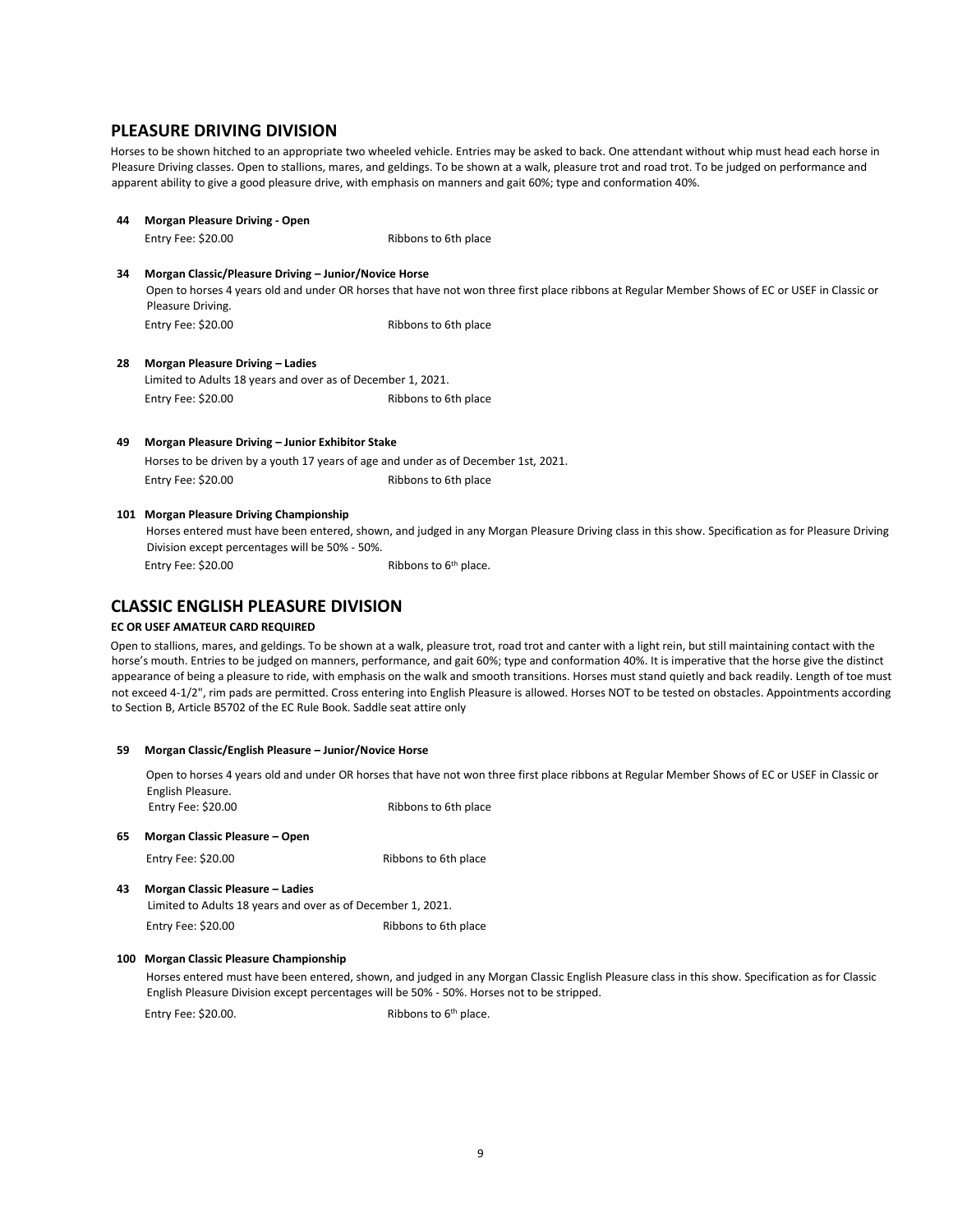# **CLASSIC PLEASURE DRIVING DIVISION**

#### **EC OR USEF AMATEUR CARD REQUIRED**

Horses to be shown to an appropriate two wheeled vehicle. One attendant without whip must head each horse in Classic Pleasure Driving classes. Open to stallions, mares, and geldings. To be shown at a walk, pleasure trot and road trot. Entries to be judged on manners, performance, and gait 60%; type and conformation 40%. It is imperative that the horse give the distinct appearance of being a pleasure to drive, with emphasis on the walk and smooth transitions. Horses must stand quietly and back readily. Length of toe must not exceed 4-1/2", shoes may have a rim pad. Cross entering into Pleasure Driving is allowed.

#### **52 Morgan Classic Pleasure Driving - Open**

Entry Fee: \$20.00 Ribbons to 6th place

#### **34 Morgan Classic/Pleasure Driving – Junior/Novice Horse**

Open to horses 4 years old and under OR horses that have not won three first place ribbons at Regular Member Shows of EC or USEF in Classic or Pleasure Driving.

Entry Fee: \$20.00 Ribbons to 6th place

#### **9 Morgan Classic Pleasure Driving Championship**

Horses entered must have been entered, shown, and judged in any Morgan Classic Pleasure Driving class in this show. Specification as for Classic Pleasure Driving Division except percentages will be 50% - 50%.

Entry Fee: \$20.00

Ribbons to 6<sup>th</sup> place.

# **WESTERN PLEASURE DIVISION**

Open to stallions, mares, and geldings. To be shown at a walk, jog and lope with light rein but still maintaining contact with the horse's mouth. Horses must back readily. To be judged on manners and gait 60%; type and conformation 40%. Horses NOT to be tested on obstacles.

#### **50 Morgan Western Pleasure – Junior/Novice Horse**

Open to horses 4 years old and under OR horses that have not won three first place ribbons at Regular Member Shows of EC or USEF Western Pleasure.

Entry Fee: \$20.00 Ribbons to 6th place

#### **60 Morgan Western Pleasure - Junior Exhibitor/Amateur**

Horses to be ridden by a youth 17 years of age and under as of December 1st, 2021, or by an Amateur rider.NO STALLIONS ALLOWED FOR JUNIOR EXHIBITOR. **EC OR USEF AMATEUR CARD REQUIRED FOR AMATEURS.**

Entry Fee: \$20.00 Ribbons to 6th place

**30 Morgan Western Pleasure - Open**  Entry Fee: \$20.00 Ribbons to 6th place

#### **64 Morgan Western Pleasure – Ladies**  Limited to Adults 18 years and over as of December 1, 2021. Entry Fee: \$20.00 Ribbons to 6th place

#### **90 Morgan Western Pleasure Championship - Junior Exhibitor/Amateur**

Horses must have been entered, shown and judged class 60. Specifications as for Western Pleasure Division except percentages will be 50% - 50%. Horses not to be stripped.

Entry Fee: \$20.00 Ribbons to 6th place

### **106 Morgan Western Pleasure Championship**

Horses entered must have been entered, shown, and judged in any Morgan Western Pleasure class in this show. Entry Fee: \$20.00 Ribbons to 6<sup>th</sup> place

# **HUNTER PLEASURE DIVISION**

Open to stallions, mares, and geldings. To be shown at a walk, trot, extended trot, canter, and extended canter both ways of the ring. To be judged on performance 60%; type and conformation 40%. Horses NOT to be tested over obstacles.

#### **53 Morgan Hunter Pleasure – Junior/Novice Horse**

Open to horses 4 years old and under OR horses that have not won three first place ribbons at Regular Member Shows of EC or USEF Hunter Pleasure. Entry Fee: \$20.00 Ribbons to 6th place

#### **66 Morgan Hunter Pleasure - Open**

Entry Fee: \$20.00 Ribbons to 6th place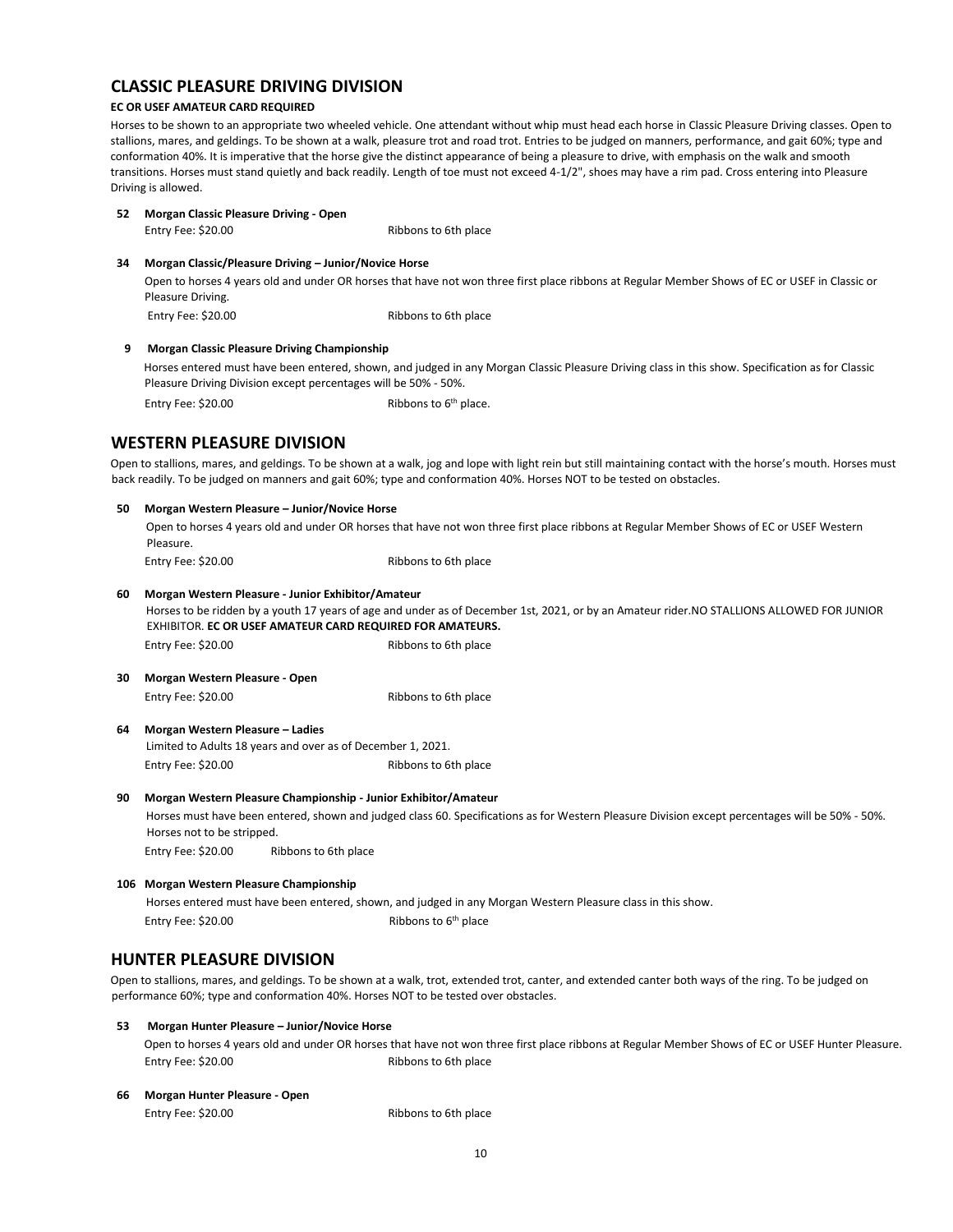#### **45 Morgan Hunter Pleasure - Junior Exhibitor/Amateur**

Horses to be ridden by a youth 17 years of age and under as of December 1st, 2021, or by an Amateur rider.NO STALLIONS ALLOWED FOR JUNIOR EXHIBITOR. **EC OR USEF AMATEUR CARD REQUIRED FOR AMATEURS.** Entry Fee: \$20.00 Ribbons to 6th place

#### **26 Morgan Hunter Pleasure – Ladies**  Limited to Adults 18 years and over as of December 1, 2021.

Entry Fee: \$20.00 Ribbons to 6th place

#### **10 Morgan Hunter Pleasure Championship**

Horses must have been entered, shown, and judged in any Morgan Hunter Pleasure class in this show.

Entry Fee: \$20.00 Ribbons to 6th place.

#### **86 Morgan Hunter Pleasure Championship - Junior Exhibitor/Amateur**

Horses must have been entered, shown and judged class 45. Specifications as for Hunter Pleasure Division except percentages will be 50% - 50%. Horses not to be stripped.

Entry Fee: \$20.00

Ribbons to 6<sup>th</sup> place.

# **HUNTER HACK DIVISION**

#### **Open to Morgans & Registered Part Morgans**

#### **57 Morgan Bridle Path Hunter Hack**

Hunter type horses to be shown at a walk, trot, canter, and hand gallop both ways of the ring. To back easily and stand quietly while rider dismounts and remounts. Emphasis shall be placed on actual suitability of purpose. Exhibitor's note: No obstacles in this class Entry Fee: \$20.00 Ribbons to 6th place

**68 Morgan Hunter Hack** 

To be shown at a walk, trot, and canter both ways of the ring. For safety reasons, the judge may limit the number of horses to hand gallop at one time. Horses are also required to jump two fences of 2' in height. To be judged on performance and soundness. Entry Fee: \$20.00 Ribbons to 6th place

#### **96 Morgan Hunter Hack Under Saddle**

To be shown both ways of the ring at a walk, trot, canter, and hand gallop, both ways of the ring. For safety reasons, the judge may limit the number of horses to hand gallop at one time. Excessive speed at the hand gallop should be penalized. Light contact is required, and the horse should be responsive, obedient, alert, and move freely. Horses should not be eliminated for slight errors. Exhibitor's note: No obstacles in this class Entry Fee: \$20.00 Ribbons to 6th place

#### \*\* **MORGAN CHAMPION HUNTER HACK PRESENTATION**

To be eligible, horses must compete in class 68 Points will be scored using the OMHC point schedule.

# **SHOWMANSHIP & EQUITATION**

Horses to be shown by a youth 21 years of age and under as of December 1, 2021, unless otherwise stated. Rider/handler must be a 2022 CMHA member in good standing, to compete in Medal classes. A minimum of 3 entries is required for the class to qualify as a CMHA Medal Class.

#### **79 Morgan Youth Showmanship**

To be shown in hand. To be judged on the handler's ability to present the horse to its best advantage before the Judge. Grooming of the horse and neatness of the Exhibitor to be considered.

Entry Fee: \$20.00 Ribbons to 6th place

#### **25 Morgan Walk-Trot Equitation**

Open to riders who are 11 years and under as of December 1, 2021. To be judged on the rail at the walk and trot only. Rider must not have been judged in any saddle class, test or pattern that has required a canter in a recognized or non-recognized competition. Riders may not enter any other class except for other walk-trot classes, driving and showmanship. Entry Fee: \$20.00 Ribbons to 6th place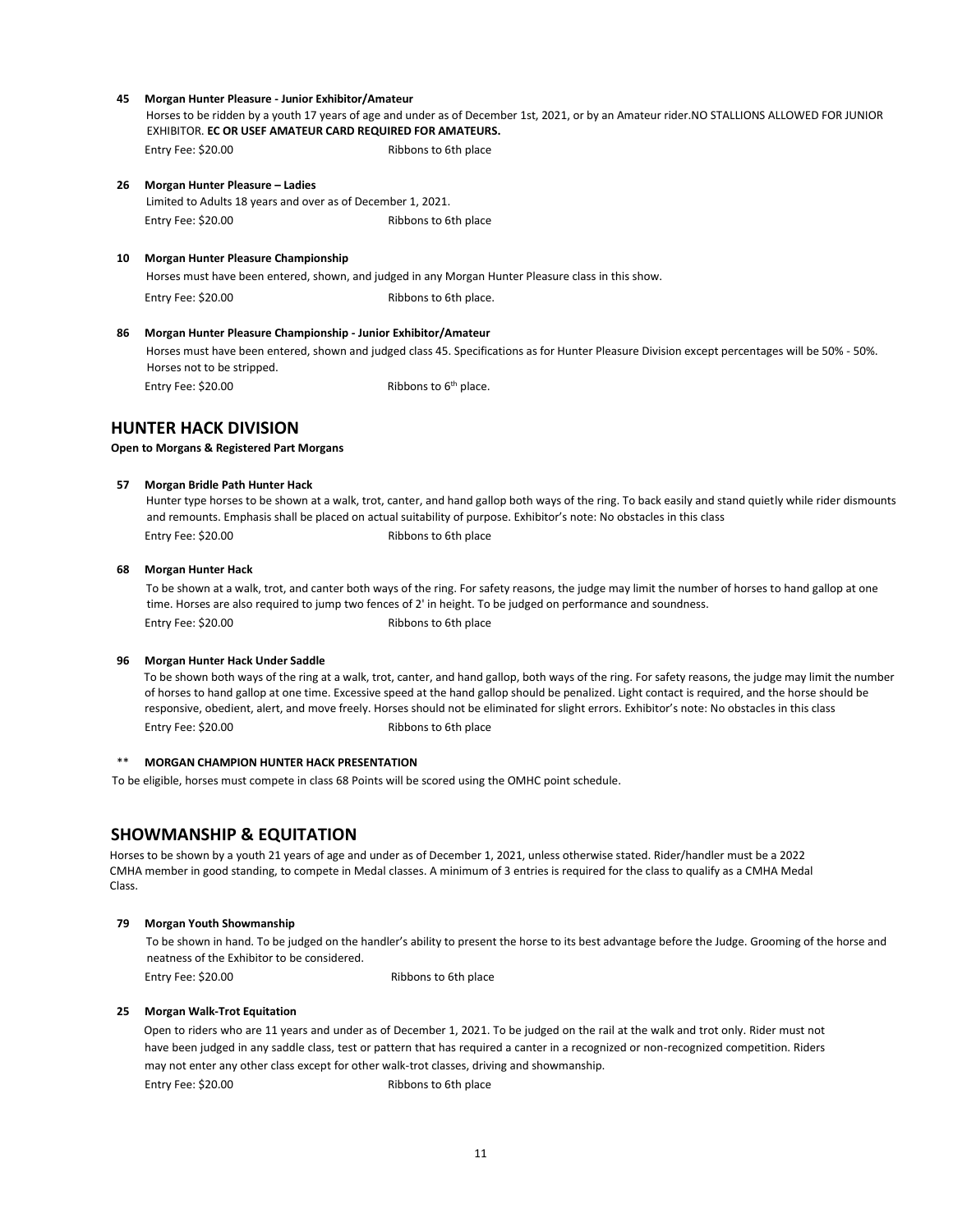#### **93 Morgan Hunt Seat on the Flat Equitation**

Entries will be judged both ways of the ring at a walk trot and canter, on rider's seat, hands, general management, and control of the horse. The Judge will ask for a test

Entry Fee: \$20.00 Ribbons to 6th place

#### **82 Morgan Western Seat Equitation**

Entries will be judged both ways of the ring at a walk, jog, and lope, on rider's seat, hands, general management, and control of the horse. The Judge will ask for a test. Entry Fee: \$20.00 Ribbons to 6th place

#### **54 Morgan Saddle Seat Equitation**

Entries will be judged both ways of the ring at a walk, pleasure trot, and canter, on rider's seat, hands, general management, and control of the horse. The judge will ask for a test. Test to be selected from the CMHA Medal Class Rules. Entry Fee: \$20.00 Ribbons to 6th place

#### **MISCELLANEOUS**

#### **32 Morgan Road Hack**

To be shown at a walk, trot, road trot, canter, and hand gallop. At any time during the class the Judge may ask horses to halt and walk off on a loose rein. No more than eight horses will be asked to hand gallop at one time. Excessive speed at the hand gallop will be penalized. To back readily. To be judged on performance, manners, and suitability for Road Hack 60%; type and conformation 40%. Rider's attire (Hunt or English) should be suitable to the saddle being ridden.

Entry Fees: \$20.00 Ribbons to 6th place

#### **High Point Presentation Point Schedule**

|                 | Number of horses Shown in Class |         |         |          |           |  |  |
|-----------------|---------------------------------|---------|---------|----------|-----------|--|--|
| Placing         |                                 | $2 - 4$ | $5 - 7$ | $8 - 12$ | 13 & over |  |  |
| 1 <sub>st</sub> | 3                               |         | 10      | 13       | 15        |  |  |
| 2 <sub>nd</sub> |                                 | 5       | 8       |          | 13        |  |  |
| 3rd             |                                 | 3       | 6       | Q        |           |  |  |
| 4 <sub>th</sub> |                                 |         | 5       |          | q         |  |  |
| 5 <sub>th</sub> |                                 |         | 3       | 5        |           |  |  |
| 6 <sub>th</sub> |                                 |         |         |          |           |  |  |

*Note: In the event of a tie the number of first place ribbons will determine the winner.* 

# **SPORT HORSE DIVISION - MORGAN & OPEN**

**Non-Rated Classes - EC sport license NOT required.** 

#### **IN HAND**

#### **1 Morgan Sport Horse in Hand**

Entries are to be judged individually, standing and then at a walk and trot on the line and must be serviceably sound. Horses must stand squarely on all four feet with front legs perpendicular to the ground. Entries **WILL NOT BE SHOWN ON THE TRIANGLE.** Will be judged against the Sport Horse standard. Both Dressage and Hunter type allowed.

Entry Fees: \$20.00 Ribbons to 6th place

#### **2 Open Sport Horse in Hand**

Entries are to be judged individually, standing and then at a walk and trot on the line and must be serviceably sound. Horses must stand squarely on all four feet with front legs perpendicular to the ground. Entries **WILL NOT BE SHOWN ON THE TRIANGLE.** Will be judged against the Sport Horse standard. Both Dressage and Hunter type allowed.

Entry Fees: \$20.00 Ribbons to 6th place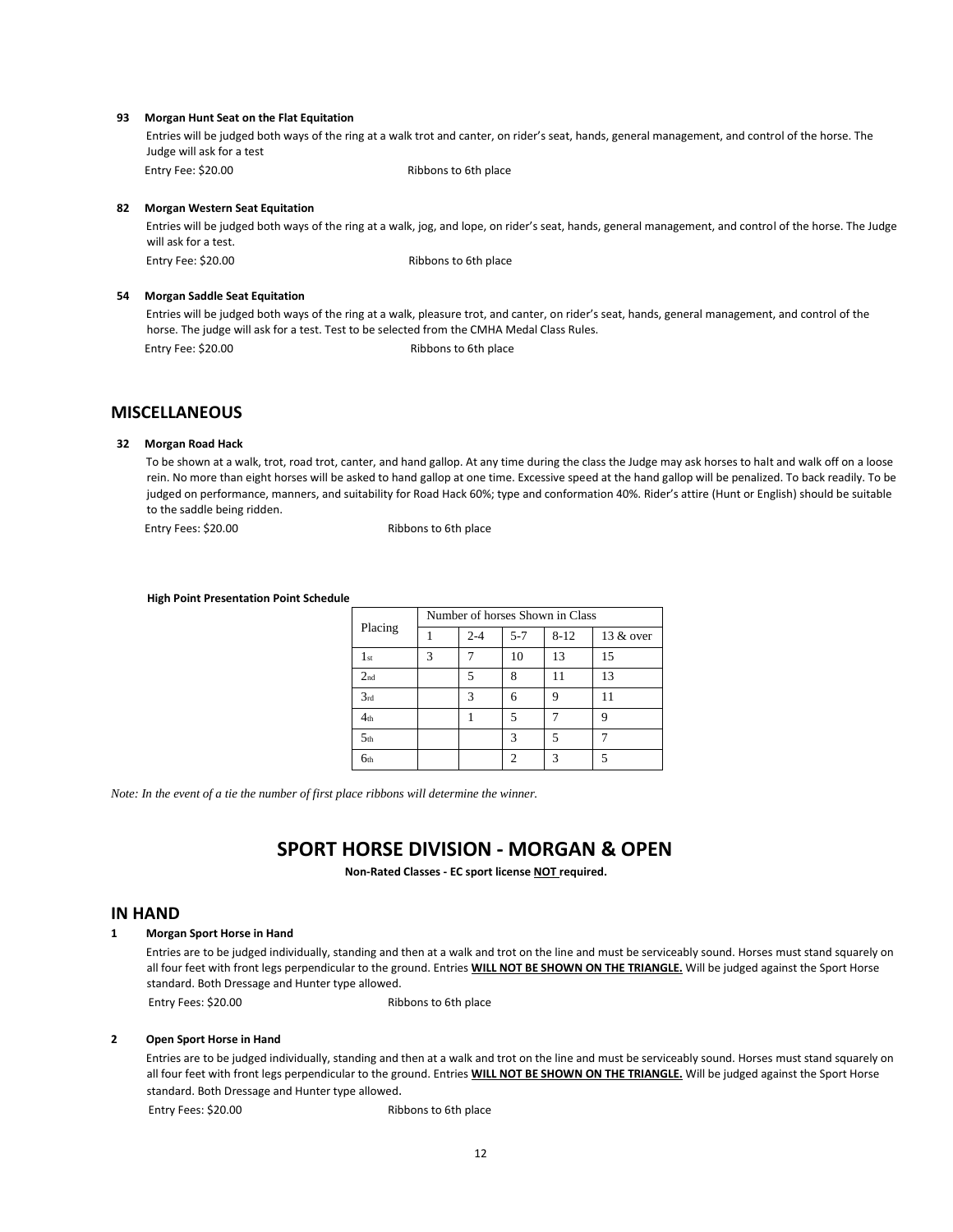# **MORGAN WORKING NOVICE HUNTER 2'**

#### **\*\*DIVISION ENTRY FEE \$50\*\***

#### **3 Morgan Novice Working Hunter 2' – Over Fences**

Horses will be tested over a series of jumps that will not exceed 2' in height. The course will hold a minimum of six fences. Entry Fees: \$20.00 Ribbons to 6th place

#### **4 Morgan Novice Working Hunter 2' – Over Fences**

Horses will be tested over a series of jumps that will not exceed 2' in height. The course will hold a minimum of six fences. Entry Fees: \$20.00 Ribbons to 6th place

#### **5 Morgan Novice Working Hunter 2' – Under Saddle**

To be shown both ways of the ring at a walk, trot, canter, and hand gallop, both ways of the ring. For safety reasons, the judge may limit the number of horses to hand gallop at one time. Excessive speed at the hand gallop should be penalized. Light contact is required, and the horse should be responsive, obedient, alert, and move freely. Horses should not be eliminated for slight errors. Exhibitor's note: No obstacles in this class. Entry Fees: \$20.00 Ribbons to 6th place

#### *\*\*DIVISION CHAMPION AND RESERVE CHAMPION RIBBONS WILL BE AWARDED\*\**

### **MORGAN WORKING LOW HUNTER 2'3**

 **\*\*DIVISION ENTRY FEE \$50\*\*** 

### **6 Morgan Low Working Hunter 2'3 – Over Fences**

Horses will be tested over a series of jumps that will not exceed 2'3 in height. The course will hold a minimum of six fences. Entry Fees: \$20.00 Ribbons to 6th place

#### **7 Morgan Low Working Hunter 2'3 – Over Fences**

Horses will be tested over a series of jumps that will not exceed 2'3 in height. The course will hold a minimum of six fences. Entry Fees: \$20.00 Ribbons to 6th place

#### **8 Morgan Low Working Hunter 2'3 – Under Saddle**

To be shown both ways of the ring at a walk, trot, canter, and hand gallop, both ways of the ring. For safety reasons, the judge may limit the number of horses to hand gallop at one time. Excessive speed at the hand gallop should be penalized. Light contact is required, and the horse should be responsive, obedient, alert, and move freely. Horses should not be eliminated for slight errors. Exhibitor's note: No obstacles in this class. Entry Fees: \$20.00 Ribbons to 6th place

#### **\*\*DIVISION CHAMPION AND RESERVE CHAMPION RIBBONS WILL BE AWARDED\*\***

#### **UNDER SADDLE**

#### **9 Morgan Sport Horse Under Saddle**

To be shown at the walk, trot, and canter both directions of the ring. Judge may request lengthening of stride at any gait and may request horse to back in the line-up. To be judged on performance (purity and quality of gaits), manners, conformation, suitability as a Sport Horse and quality. Dressage or Hunter type allowed.

Entry Fees: \$20.00 Ribbons to 6th place

#### **88 Morgan Sport Horse Under Saddle Championship**

Horses must have been entered, shown and judged in class 9.To be shown at the walk, trot, and canter both directions of the ring. Judge may request lengthening of stride at any gait and may request horse to back in the line-up. To be judged on performance (purity and quality of gaits), manners, conformation, suitability as a Sport Horse and quality. Dressage or Hunter type allowed. Entry Fees: \$20.00 Ribbons to 6th place

#### **10 Open Sport Horse Under Saddle**

To be shown at the walk, trot, and canter both directions of the ring. Judge may request lengthening of stride at any gait and may request horse to back in the line-up. To be judged on performance (purity and quality of gaits), manners, conformation, suitability as a Sport Horse and quality. Dressage or Hunter Type allowed.

Entry Fees: \$20.00 Ribbons to 6th place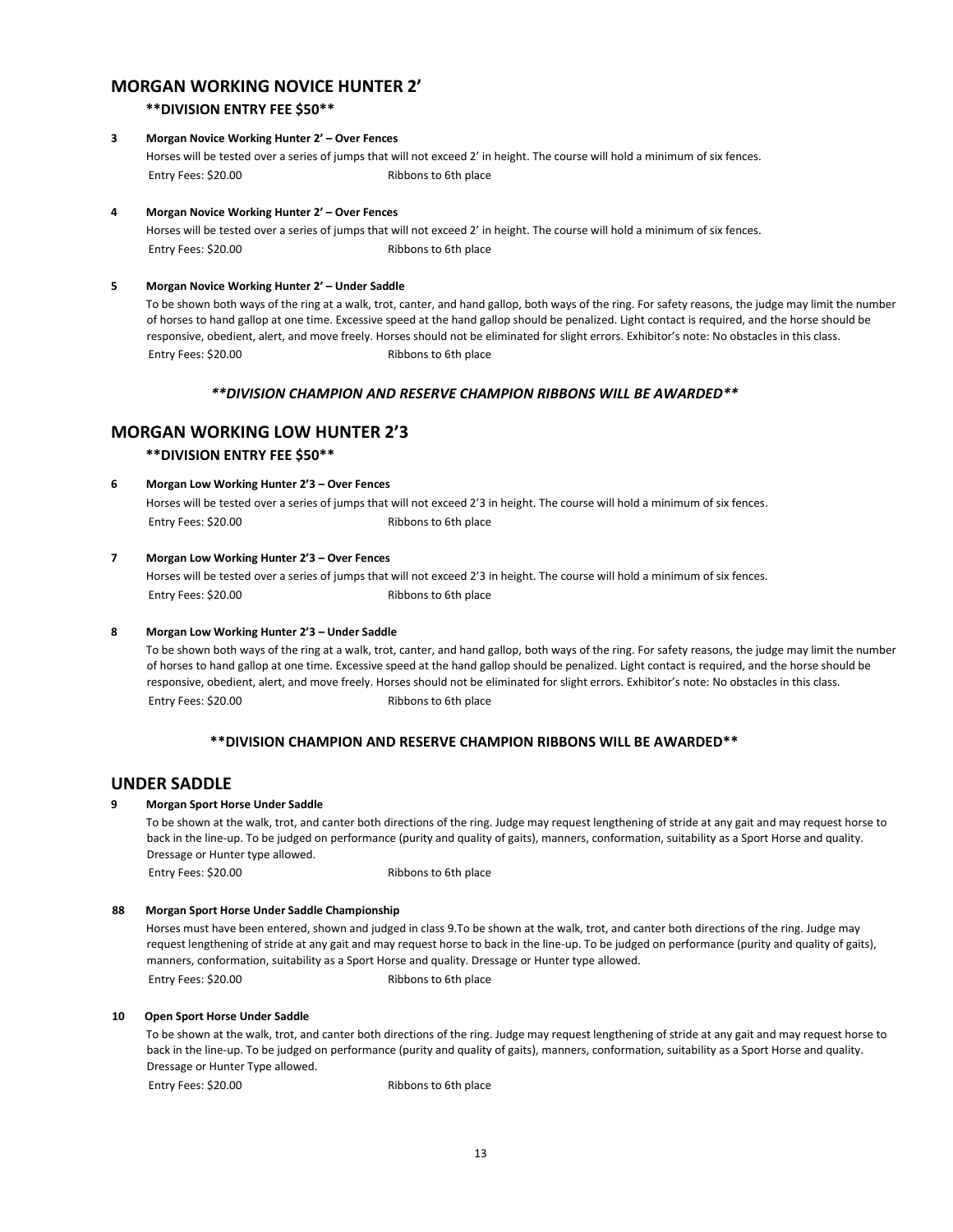#### **83 Open Sport Horse Under Saddle Championship**

Horses must have been entered, shown and judged in class 10. To be shown at the walk, trot, and canter both directions of the ring. Judge may request lengthening of stride at any gait and may request horse to back in the line-up. To be judged on performance (purity and quality of gaits), manners, conformation, suitability as a Sport Horse and quality. Dressage or Hunter Type allowed.

Entry Fees: \$20.00 Ribbons to 6th place

#### **Part Morgan Eligible Classes**

Hunter Hack Division, Sport Horse Division, Walk-Trot Equitation, Leadline.

# **OPEN DIVISION**

**Non-Rated Classes - EC sport license NOT required. Open to any breed of horse or pony** 

# **YOUTH CLASSES & STICK HORSE**

#### **84 OPEN Lead Line - Walk Only**

Rider to be 8 years old and under as of December 1, 2021. Horse to be led by an adult on foot at a walk only. Performance of child and suitability of mount to be judged. Children entering this class may not enter any other class at the show except showmanship and stick horse. Appointments should be like all other equitation classes as this is not a costume class. *Protective headgear must be always worn in this class while mounted.* **EC sport license not required.** 

No Entry Fee Ribbons

#### **85 OPEN Lead Line - Walk and Trot**

Rider to be 17 years old and under as of December 1, 2021. Horse to be led by an adult on foot. Performance of child and suitability of mount to be judged. Children entering this class may not enter any other class at the show except showmanship and stick horse. Appointments should be like all other equitation classes as this is not a costume class. *Protective headgear must be always worn in this class while mounted.* **EC sport license not required.** 

No Entry Fee Ribbons

#### **94 OPEN Stick Horse Class**

Open to exhibitors 8 years of age and under as of December 1, 2021. Exhibitors must provide their own stick horse, show attire is optional. **EC sport license not required.** 

No Entry Fee Ribbons

#### **87 OPEN Walk Trot Equitation**

Horses to be ridden by a junior 17 years of age and under as of December 1, 2021. Saddle Seat, Hunt or Western. Rider may not enter any other performance class in this show except class 91 or breed specific walk-trot class. It is strongly recommended that protective headgear secured with a safety harness permanently affixed to the helmet be worn. Academy attire is permitted. **EC sport license not required.**

Entry Fee: \$20.00 Ribbons to 6th place

#### **91 OPEN Walk Trot Pleasure**

Horses to be ridden by a junior 17 years of age and under as of December 1, 2021. Saddle Seat, Hunt or Western. Rider may not enter any other performance class in this show except class 87 or breed specific walk-trot class. It is strongly recommended that protective headgear secured with a safety harness permanently affixed to the helmet be worn. Academy attire is permitted. **EC sport license not required.**

Entry Fee: \$20.00 Ribbons to 6th place

#### **23 Open Showmanship - 17 years and under**

Horse to be shown by a junior 17 years of age and under as of December 1, 2021. Exhibitor is judged 50% on presentation of the horse and showmanship skills; 40% on grooming, conditioning, and fitting the horse; 10% on appearance and grooming of the exhibitor. **EC sport license not required.**

Entry Fee: \$20.00 Ribbons to 6th place

#### **31 Open Hunter Pleasure – Junior Exhibitor**

Open to any breed. Horses to be ridden by a junior 17 years of age and under as of December 1, 2021. To be shown both ways of the ring at a walk, trot, and canter. To be judged on performance with apparent ability to give a good pleasure ride. **EC sport license not required.** Entry Fees: \$20.00 Ribbons to 6th place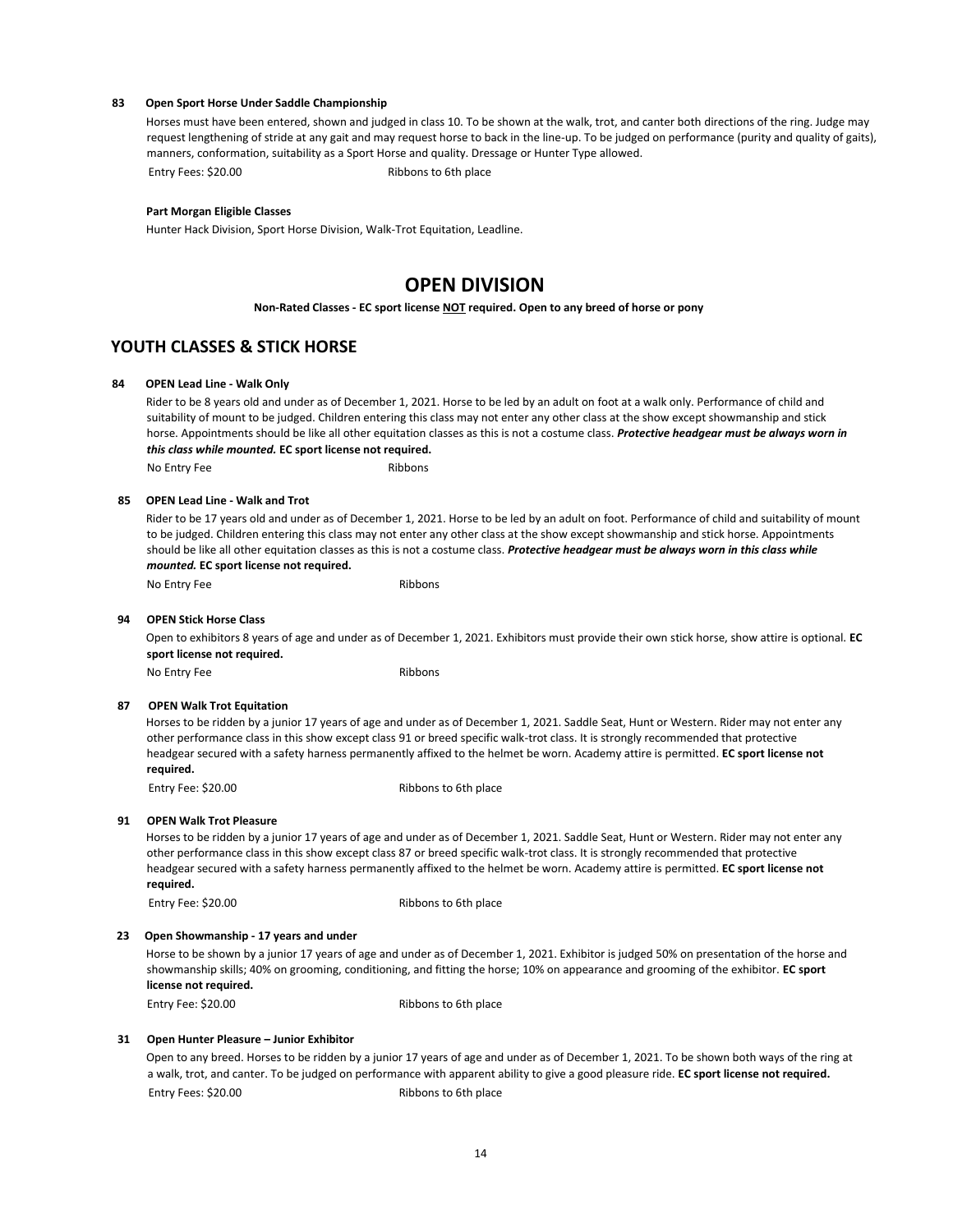# **OPEN MISCELLANIOUS**

#### **29 OPEN Saddle Seat English Pleasure**

Open to any breed. To be shown both ways of the ring at a walk, trot, and canter. To be judged on performance with apparent ability to give a good pleasure ride. Saddle seat appointments required. **EC sport license not required.** Entry Fees: \$20.00 Ribbons to 6th place

#### **102 OPEN Saddle Seat English Pleasure Championship**

Horses must have been shown in class 29 or 72**. EC sport license not required.** Entry Fees: \$20.00 Ribbons to 6th place

#### **42 OPEN Western Pleasure**

Open to any breed. To be shown both ways of the ring at a walk, jog, and lope. To be judged on performance with apparent ability to give a good pleasure ride. **EC sport license not required.** Entry Fees: \$20.00 Ribbons to 6th place

#### **99 OPEN Western Pleasure Championship**

Horses must have been shown in class 42 or 72**. EC sport license not required.** Entry Fees: \$20.00 Ribbons to 6th place

#### **62 OPEN Hunter Pleasure**

Open to any breed. To be shown both ways of the ring at a walk, trot, and canter. To be judged on performance with apparent ability to give a good pleasure ride. **EC sport license not required.** Entry Fees: \$20.00 Ribbons to 6th place

#### **89 OPEN Hunter Pleasure Championship**

Horses must have been shown in class 31, 62 or 72. **EC sport license not required.**

Entry Fees: \$20.00 Ribbons to 6th place

#### **72 OPEN Masters Pleasure – Hunter/Western/English**

Open to any breed. To be show by an rider aged 50 years and over as of December 31, 2021. To be shown both ways of the ring at a walk, trot/jog, and canter/lope. To be judged on performance with apparent ability to give a good pleasure ride. **EC sport license not required.** Entry Fees: \$20.00 Ribbons to 6th place

#### **47 OPEN Pleasure Driving**

Horses to be shown to an appropriate two or four wheeled vehicles. Open to stallions, mares, and geldings. To be shown at a walk, pleasure trot and extended trot. Entries to be judged on manners, performance, and gait. It is imperative that the horse give the distinct appearance of being a pleasure to drive, with emphasis on the walk and smooth transitions. **EC sport license not required.** Entry Fees: \$20.00 Ribbons to 6th place

#### **81 OPEN Pleasure Driving Championship**

Horses must have been shown in class 47. **EC sport license not required.**

Entry Fees: \$20.00 Ribbons to 6th place

#### **67 Generation Gap Class (\*not rated for EC awards)**

Open to riders with a minimum of 10 years difference of age. One rider working walk-trot/jog, the other rider working walk, trot/jog, canter/lope. Age of rider does not determine who works first direction. Walk trot/jog rider works first direction of ring. The second rider enters the ring and riders' switch. There will be 5 minutes allowed for any equipment changes. Walk trot/jog rider remains in the ring. Judge will score each ride equally in determining the final placing of the class. **EC sport license not required.**  Entry Fees: \$20.00 (per team) Ribbons to 6th place

#### **77 Snaffle Bit Training Walk/Trot/Jog**

To be shown at the walk and trot only. Open to all breeds. Martingales permitted. Horse may not have shown in full bridle or curb bit at a previous horse show. **EC sport license not required.**

Entry Fees: \$20.00 Ribbons to 6th place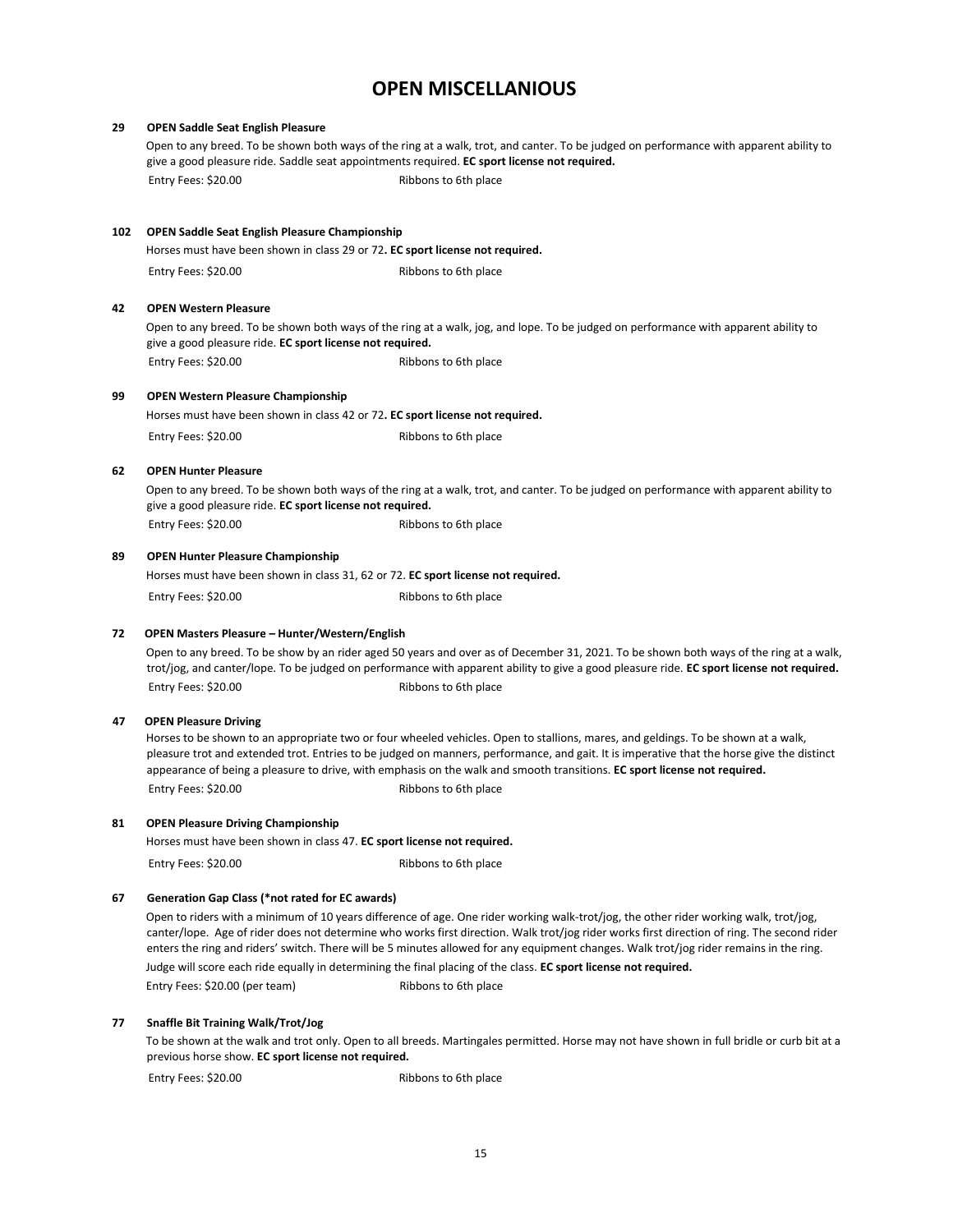#### **24 Open Halter**

This is a line class and is judged on the horse's conformation and way of going. Proper attire for the discipline is required. **EC sport license not required.**

Entry Fees: \$20.00 Ribbons to 6th place

### **46 Open Adult Walk/Trot Equitation**

Open to riders aged 18 and over as of December 1, 2021. Open to mares, geldings, and stallions, in either saddle seat, western, or hunter attire. This class will not have e a pattern. This class will ask riders to perform at the walk and trot. Class to be judged on rider's seat, hands, general management, and control of the horse. Horses NOT to be tested over obstacles. Adults entering this class may not enter any other class at the show except In Hand and Generation Gap (walk/trot portion only). **EC sport license not required.**

Entry Fees: \$20.00 Ribbons to 6th place

#### **55 Open Show Hack**

To be shown at a walk, trot, canter and hand gallop; normal, collected and extended gaits will be called for; to stand quietly and back readily. Excessive speed at the hand gallop will be penalized. Rider sits at the collected trot. Rider posts at the normal and extended trot. Light contact must be maintained with all reins at all gaits. For safety reasons, the Judge may limit the number of horses to hand gallop at one time. At the Judge's discretion, horses may be asked to halt and rein-back while on the rail. Horses shall perform all gaits with a noticeable transition between each gait, under complete control and easily ridden. They must be balanced, show vitality, animation, presence, clean fine limbs and supreme quality. Obedience to the rider is of prime importance. Tack and attire and restrict entries to either Saddle Seat tack and attire or Hunter Seat tack and attire.**EC sport license not required.**

Entry Fees: \$20.00 Ribbons to 6th place

#### **95 Open Parade Stake**

To be shown under saddle with silver, Mexican or other appropriate equipment. To be shown at an animated walk and parade gait; not to exceed 5 mph. Must halt on the rail and stand quietly from both the walk and parade gait. Judged 75% on performance, manners. and conformation and 25% on appointments. **EC sport license not required.** Entry Fees: \$20.00 Ribbons to 6th place

# **TBA CLASSES**

The show has added TBA classes that are available for purchase. Cost is \$50.00 for a qualifying class or a championship. The purchaser can define the requirements of the class within EC rules. The class may be anything the purchaser wishes that does not contain obstacles. First come/first served on the purchase of these classes. Written requests, with payment, should be mailed to the Show Secretary. Other exhibitors can enter the classes at the regular entry fee of \$20.00 after it has been purchased.

#### **35 TBA CLASS**

|     | Purchase Fee: \$50.00 (includes free entry)<br>Entry Fees: \$20.00                     | Ribbons to 6th place |
|-----|----------------------------------------------------------------------------------------|----------------------|
| 51  | <b>TBA CLASS</b><br>Purchase Fee: \$50.00 (includes free entry)<br>Entry Fees: \$20.00 | Ribbons to 6th place |
| 58  | <b>TBA CLASS</b><br>Purchase Fee: \$50.00 (includes free entry)<br>Entry Fees: \$20.00 | Ribbons to 6th place |
| 78  | <b>TBA CLASS</b><br>Purchase Fee: \$50.00 (includes free entry)<br>Entry Fees: \$20.00 | Ribbons to 6th place |
| 92  | <b>TRA CLASS</b><br>Purchase Fee: \$50.00 (includes free entry)<br>Entry Fees: \$20.00 | Ribbons to 6th place |
| 105 | <b>TBA CLASS</b><br>Purchase Fee: \$50.00 (includes free entry)<br>Entry Fees: \$20.00 | Ribbons to 6th place |
|     |                                                                                        |                      |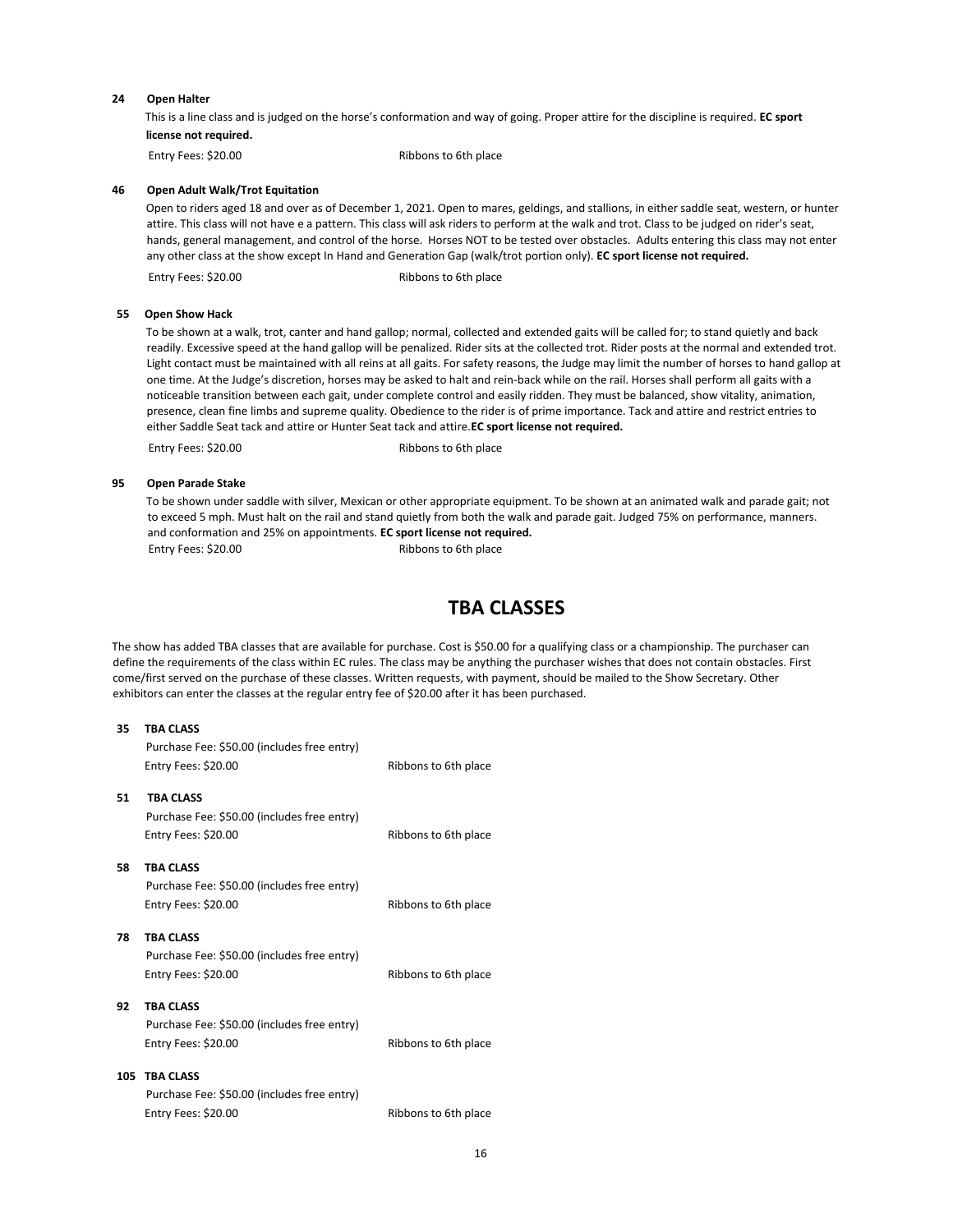# **ACADEMY DIVISION**

The exhibitor entries are limited to riders enrolled in a lesson program. Once a rider shows in regular performance classes, they are no longer eligible to show in Academy classes. Returning riders are eligible for WTC academy after a 10-year absence from the show ring. Riders who have shown in a regular division or in a suit/coat are no longer eligible to show in Academy classes. Horses must be regularly used as lesson horses, and not in show training. Horses may cross enter into other performance classes at the same show. Age of riders will be determined by December 1, 2021. For full breakdown of rules visit ASHA Academy Guidelines. **EC sport license not required.**

| 36 | Academy 18 and Over W/T/C            |                      |
|----|--------------------------------------|----------------------|
|    | Entry Fees: \$20.00                  | Ribbons to 6th place |
| 37 | <b>Academy 18 and Over Walk-Trot</b> |                      |
|    | Entry Fees: \$20.00                  | Ribbons to 6th place |
| 38 | Academy 14-17 W/T/C                  |                      |
| E  | Entry Fees: \$20.00                  | Ribbons to 6th place |
| 39 | Academy 14-17 Walk-Trot              |                      |
|    | Entry Fees: \$20.00                  | Ribbons to 6th place |
| 40 | Academy 13 and under W/T/C           |                      |
|    | Entry Fees: \$20.00                  | Ribbons to 6th place |
| 41 | Academy 13 and under Walk-Trot       |                      |
|    | Entry Fees: \$20.00                  | Ribbons to 6th place |

# **UPHA EXCEPTIONAL CUP CHALLENGE**

Please refer to<https://www.uphaonline.com/exceptional-challenge-cup> for levels, class procedures and judging specifications.

**56 UPHA Exceptional Cup Challenge Levels 1-5**  No Entry Fee Ribbons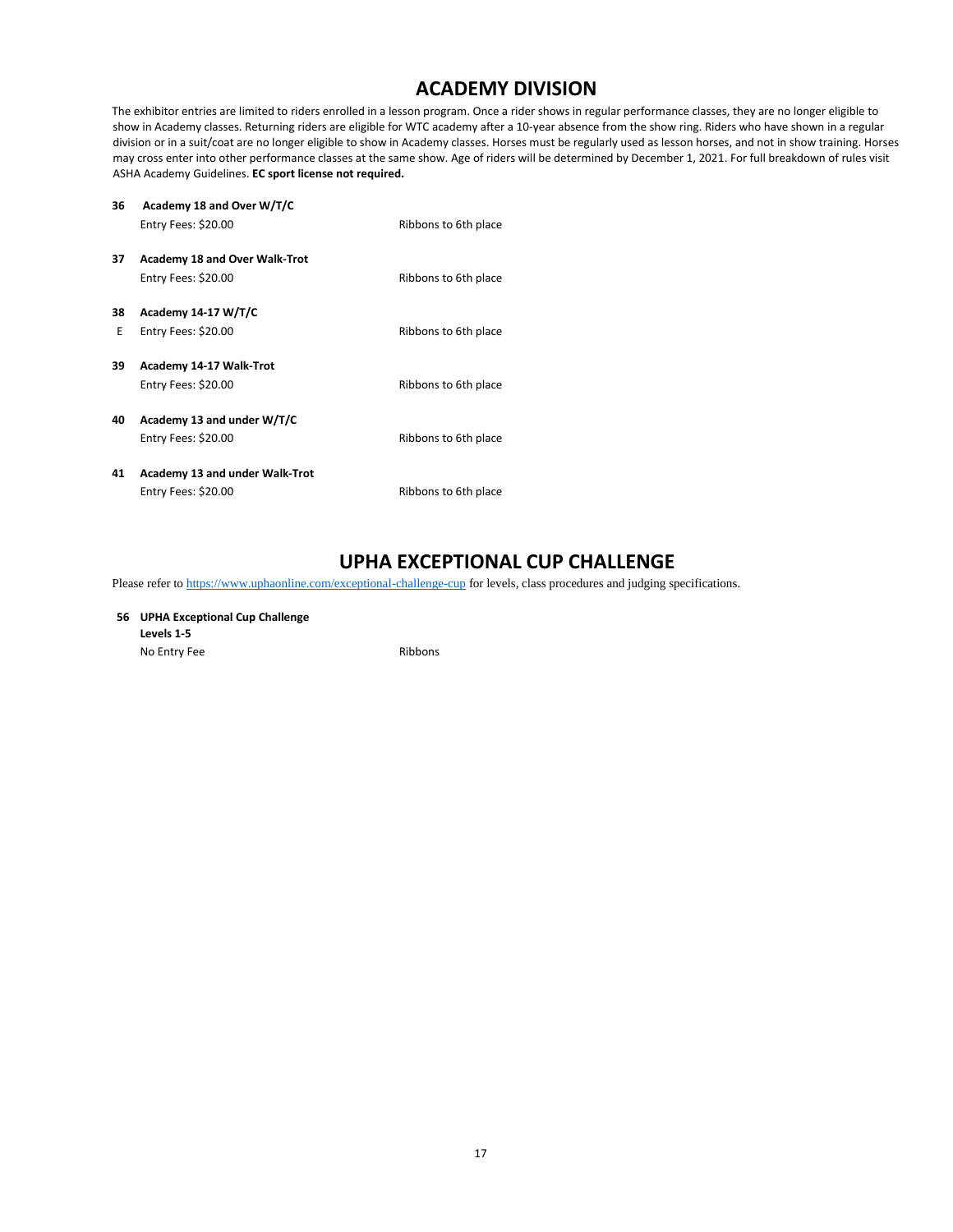# **SHOW SCHEDUELE**

# **Saturday 9am**

- 1. Morgan Sport Horse in Hand (Dressage or Hunter type)
- 2. Open Sport Horse in Hand (Dressage or Hunter type)

# **Morgan Novice Working Hunter 2'**

- 3. Morgan Novice Working Hunter 2' Over Fences
- 4. Morgan Novice Working Hunter 2' Over Fences
- 5. Morgan Novice Working Hunter 2' Under Saddle

# **Morgan Low Working Hunter 2'3**

- 6. Morgan Low Working Hunter 2'3 Over Fences
- 7. Morgan Low Working Hunter 2'3 Over Fences
- 8. Morgan Low Working Hunter 2'3 Under Saddle

\*\*Please note that the under-saddle classes may be run following completion of all the over fence classes\*\*

- 9. Morgan Sport Horse under Saddle (Dressage or Hunter type)
- 10. Open Sport Horse under Saddle (Dressage or Hunter Type)

# **Saturday Not before 11 am**

- 11. Morgan Mares, 2 & Under
- 12. Morgan Mares, 3 & 4 years
- 13. Morgan Mares 5 & Over
- 14. Morgan Champion & Reserve mare
- 15. Morgan Geldings, 2 & Under
- 16. Morgan Geldings, 3 & 4 Years
- 17. Morgan Geldings, 5 & Over
- 18. Morgan Champion & Reserve Gelding
- 19. Morgan Stallions, 2 & Under
- 20. Morgan Stallions, 3 & 4 Years
- 21. Morgan Stallions, 5 & Over
- 22. Morgan Champion & Reserve Stallion
- 23. OPEN Showmanship, 17 & Under
- 24. Open Halter

# **\*\*BREAK\*\***

- 25. Morgan Walk-Trot Equitation, 11 & Under
- 26. Morgan Hunter Pleasure Ladies
- 27. Morgan English Pleasure Jr Ex/Amateur
- 28. Morgan Pleasure Driving Ladies
- 29. OPEN Saddle Seat Pleasure
- 30. Morgan Western Pleasure Open
- 31. OPEN Hunter Pleasure Junior Exhibitor
- 32. Morgan Road Hack
- 33. Morgan Park Harness Open & Junior Exhibitor (to run concurrently but pin separate)
- 34. Morgan Jr/Novice Pleasure/Classic **Driving**
- 35. TBA CLASS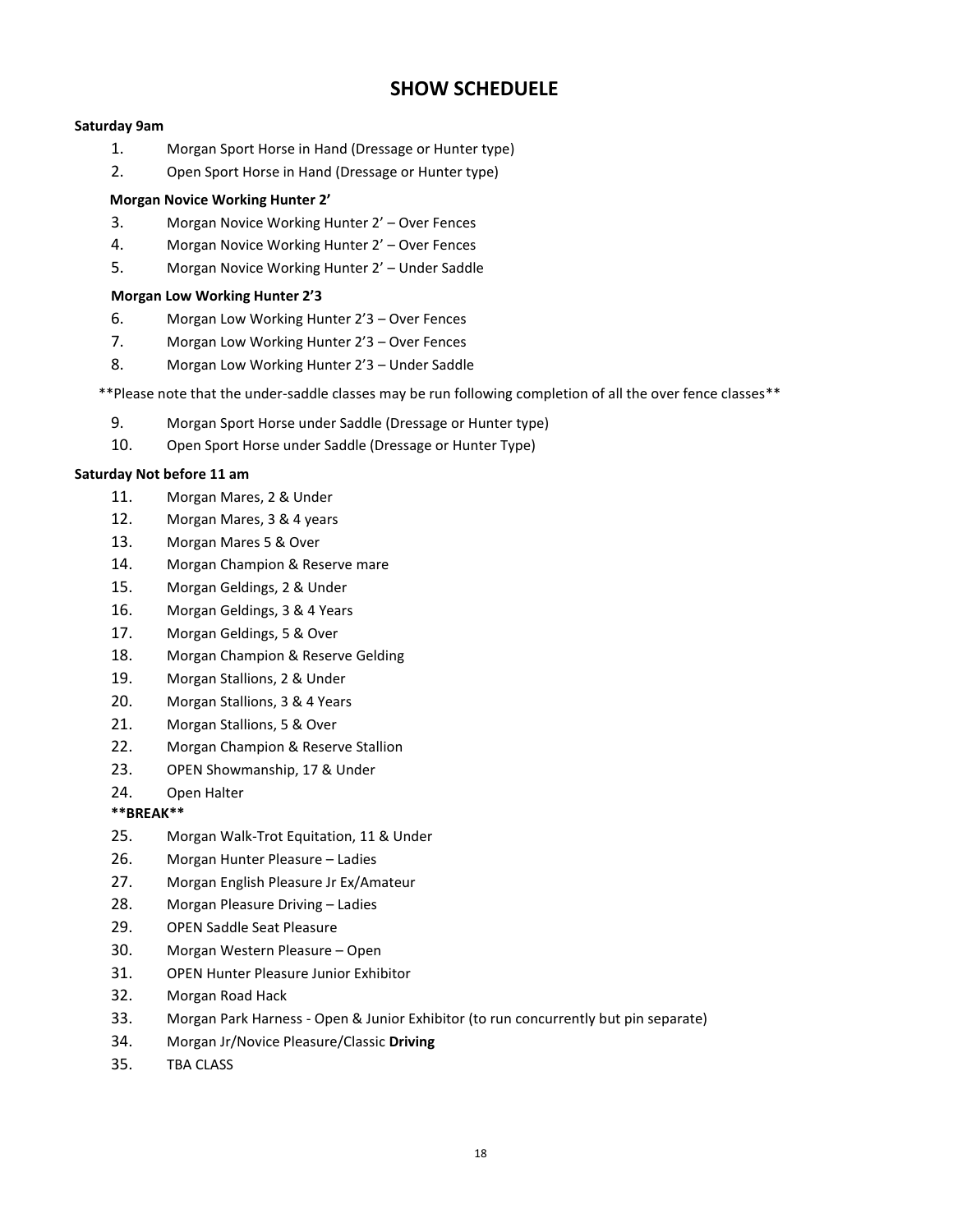### **\*\*\*OMHC HALL OF FAME PRESENTATIONS @ 2:00pm IN THE SHOW RING\*\*\***

### **Saturday Not Before 2:30pm**

- 36. **A**CADEMY 18 and over W/T/C
- 37. ACADEMY 18 and over walk-trot
- 38. Academy 14-17 W/T/C
- 39. ACADEMY 14-17 walk-trot
- 40. ACADEMY 13 and under W/T/C
- 41. ACADEMY 13 and under walk-trot
- 42. OPEN Western Pleasure
- 43. Morgan Classic Pleasure **Saddle** Ladies
- 44. Morgan Pleasure Driving Open
- 45. Morgan Hunter Pleasure Jr Ex/Amateur
- 46. Open Adult Walk Trot Equitation
- 47. OPEN Pleasure Driving
- 48. Morgan English Pleasure Ladies
- 49. Morgan Pleasure Driving Junior Exhibitor Stake
- 50. Morgan Western Pleasure Jr/Novice Horse
- 51. TBA CLASS
- 52. Morgan Classic Pleasure **Driving** Open
- 53. Morgan Hunter Pleasure- Jr/Novice Horse
- 54. Morgan Saddle Seat Equitation
- 55. OPEN Show Hack

# **\*\*BREAK\*\***

- 56. UPHA Exceptional Cup Challenge
- 57. Morgan Bridle Path Hunter Hack
- 58. TBA CLASS
- 59. Morgan English/Classic Pleasure **Saddle** Jr/Novice Horse
- 60. Morgan Western Pleasure Jr Ex/Amateur
- 61. Morgan Park Saddle Open
- 62. OPEN Hunter Pleasure
- 63. Morgan English Pleasure Open
- 64. Morgan Western Pleasure Ladies
- 65. Morgan Classic Pleasure **Saddle** Open
- 66. Morgan Hunter Pleasure Open
- 67. Generation Gap Class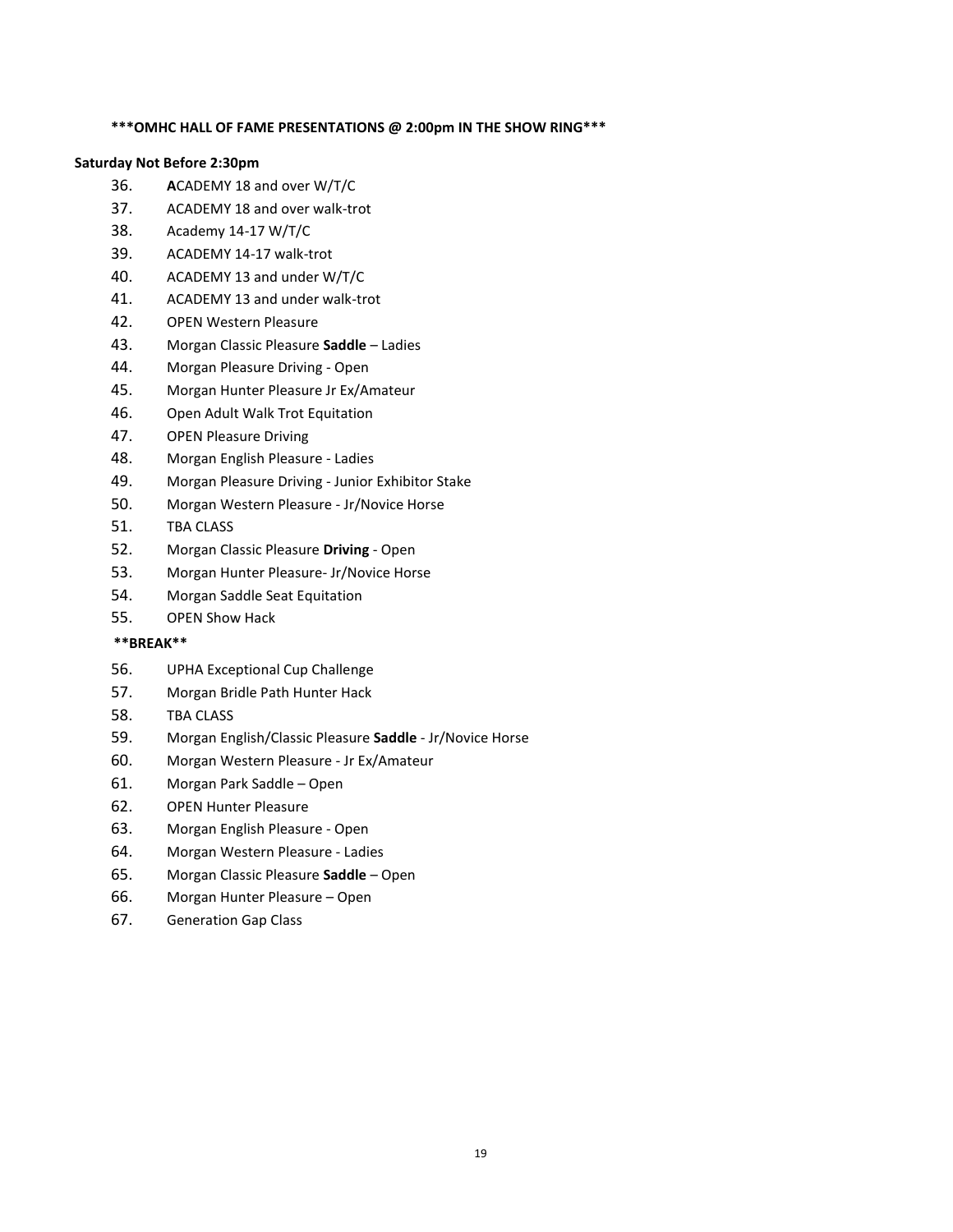## **Sunday Morning – 9 am**

- 68. Morgan Hunter Hack
- 69. Morgan Canadian Bred 4 & Under
- 70. Morgan Canadian Bred 5 & Over
- 71. Morgan Canadian Bred Championship
- 72. OPEN Master Hunter/English/Western Pleasure
- 73. Morgan Specialty In Hand Western
- 74. Morgan Specialty In Hand Hunter
- 75. Morgan Specialty In Hand Classic
- 76. Morgan Specialty In Hand Championship
- 77. Snaffle Bit Training Walk/Trot/Jog
- 78. TBA CLASS
- 79. Morgan Youth Showmanship
- 80. Morgan English Pleasure Jr Ex/Amateur Championship
- 81. OPEN Pleasure Driving Challenge Championship
- 82. Morgan Western Seat Equitation
- 83. OPEN Sport Horse Under Saddle Championship

# **\*\*BREAK\*\***

- 84. OPEN Lead Line Walk Only
- 85. OPEN Lead Line Walk/Trot
- 86. Morgan Hunter Pleasure Jr Ex/Amateur Championship
- 87. Open Walk-Trot Equitation, 17 & under
- 88. Morgan Sport Horse Under Saddle Championship
- 89. OPEN Hunter Pleasure Championship
- 90. Morgan Western Pleasure Jr Ex/Amateur Championship
- 91. OPEN Walk Trot Pleasure, 17 & Under
- 92. TBA CLASS
- 93. Morgan Hunt Seat Equitation on the Flat
- 94. Stick Horse

# **Sunday Afternoon**

- 95. OPEN Parade Horse Stake
- 96. Morgan Hunter Hack Under Saddle

# **Morgan Hunter Hack High Point \*presentation\***

- 97. Morgan Classic Pleasure **Driving** Championship
- 98. Morgan Park Saddle Championship
- 99. OPEN Western Pleasure Championship
- 100. Morgan Classic Pleasure **Saddle** Championship
- 101. Morgan Pleasure Driving Championship
- 102. OPEN Saddle Seat Pleasure Championship
- 103. Morgan Hunter Pleasure Championship
- 104. Morgan English Pleasure Championship
- 105. TBA CLASS
- 106. Morgan Western Pleasure Championship
- 107. Morgan Park Harness Championship